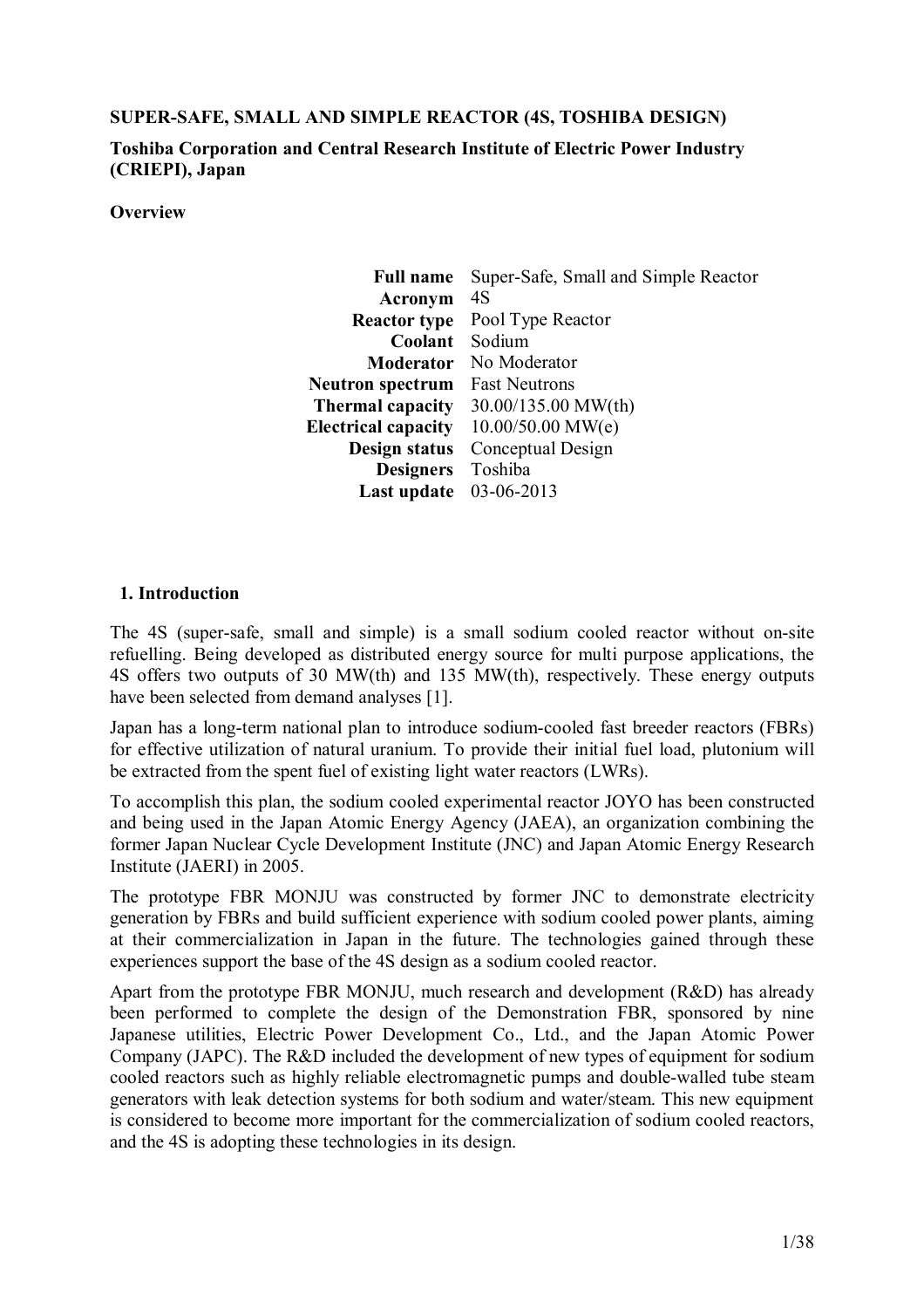Since 2002, Central Research Institute of Electric Power Industry (CRIEPI), JAERI, Osaka University, and the University of Tokyo had performed the R&D focussed on the technologies of the 4S reactor core, fuel and reflectors, sponsored by the Japan Ministry of Education, Culture, Sports, Science and Technology (MEXT). Critical experiments for the 4S had been performed at the Fast Critical Assembly (FCA) in Tokai-mura (former JAERI). The Argonne National Laboratory (ANL) and the Idaho National Laboratory (INL, former ANL-West) have developed the metal fuel technology, which is a keystone to achieving the desired features the 4S, and much experience with the metal fuel has been gained through the operation of the EBR-II reactor in the USA.

Licensing activities for the 4S design initiated with the U.S. Nuclear Regulatory Commission (U.S.NRC) in 2007. In pre-application review, four meetings were held. In the first meeting, high level overview was discussed. In the second meeting, system design and long-life metallic fuel which is used in 4S were discussed. In the third meeting, safety design and regulatory conformance were discussed. In the fourth meeting, 4S Phenomena Identification and Ranking Table (PIRT) [2] and design conformance to policy statement [3] were discussed.

Since 2008, Toshiba had performed the R&D focussed on the technologies of electromagnetic pump (EMP) and steam generator, sponsored by the Japan Ministry of Economy, Trade and Industry (METI).

The 4S project has been conducted by Toshiba Corporation, CRIEPI, Westinghouse Electric Company (WEC), and ANL.

ENHS and STAR-LM are SMR concepts similar to the 4S [4, 5].

# **2. Description of Nuclear Systems**

# *2.1 General Design of 4S*

The 4S is a sodium-cooled reactor; therefore, its neutron spectrum is fast. However, the 4S is not a breeder reactor since blanket fuel, usually consisting of depleted uranium located around the core to absorb leakage neutrons from the core to achieve breeding of fissile materials, is not provided in its basic design.

The 4S is a reactor without on-site refuelling in which the core has a lifetime of approximately thirty years. The movable reflector surrounding the core gradually moves, compensating the burn-up reactivity loss over the thirty-year lifetime.

The reactor power can be controlled by the water/steam system without affecting the core operation directly. The capability of power self-adjustment makes the reactor applicable for a load follow operation mode.

Table 1 shows major design and operating characteristics of 4S.

A vertical cross-section of the 4S is shown in Fig. 1; a simplified schematic diagram of the 4S based electric power plant is given in Fig. 2. Although the 4S has two designs, those of 10 MW(e) and 50 MW(e), both of these figures show the 10 MW(e) design.

The reactor is a pool type (integral type) as all primary components are installed inside the reactor vessel (RV). Major primary components are the Intermediate Heat Exchanger (IHX), primary EM pumps, moveable reflectors which form a primary reactivity control system, the ultimate shutdown rod which is a back-up shutdown system, radial shielding assemblies, core support plate, coolant inlet modules and fuel subassemblies.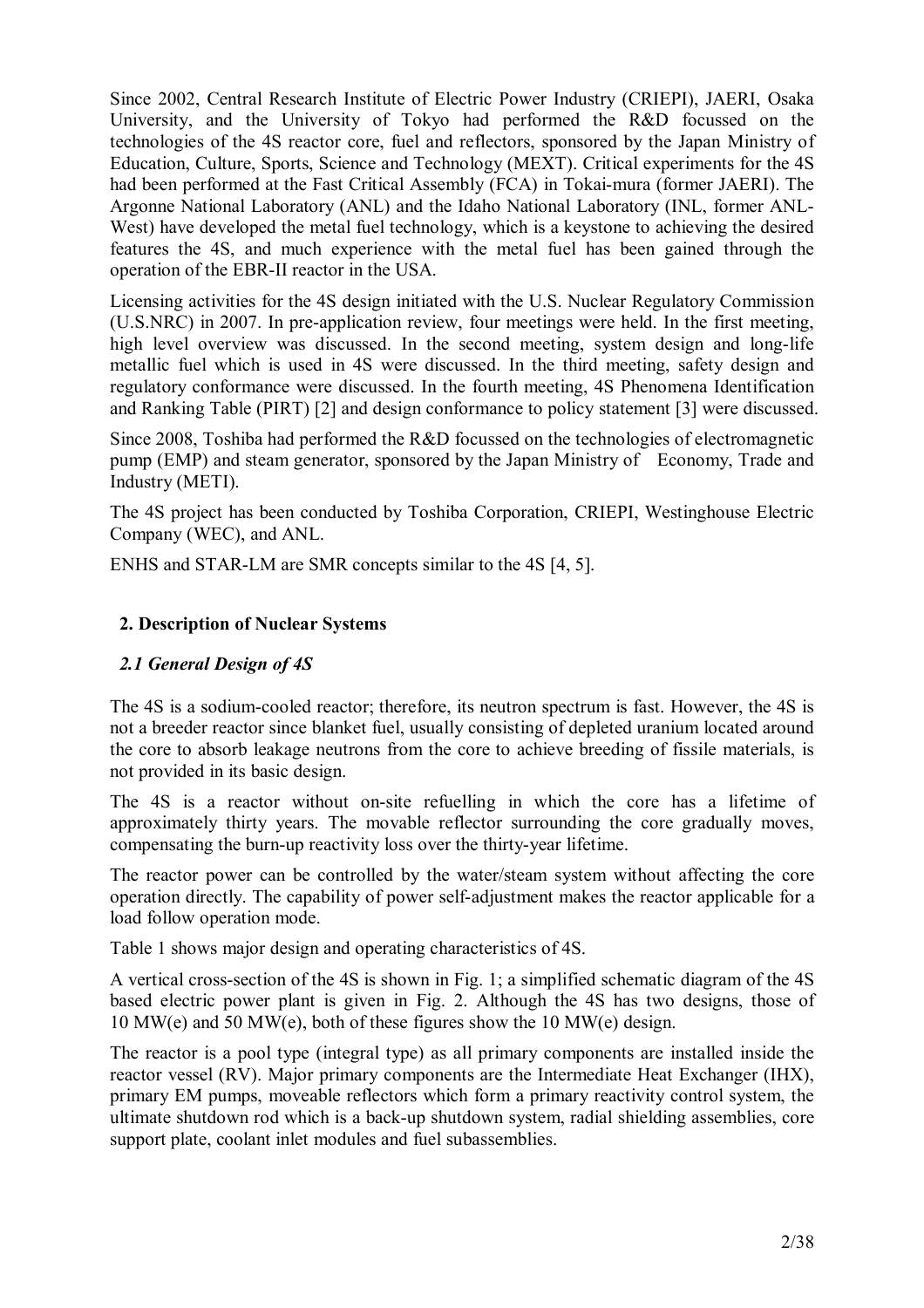| <b>ATTRIBUTES</b>                   | <b>DESIGN PARTICULARS</b>                                                                         |                                                     |
|-------------------------------------|---------------------------------------------------------------------------------------------------|-----------------------------------------------------|
| Thermal rating                      | $30$ MW $(th)$<br>$135$ MW $(th)$                                                                 |                                                     |
| Electric output                     | $10$ MW(e) <sup>*</sup>                                                                           | 50 MW $(e)$ <sup>*</sup>                            |
| Mode of operation                   |                                                                                                   | Base load or load follow                            |
| Load factor/ availability (targets) |                                                                                                   | $> 95\%$                                            |
| Reactor type                        |                                                                                                   | Pool type (integral type)                           |
| Fuel material                       |                                                                                                   | Metal fuel (U-Zr alloy) based on enriched uranium   |
| Coolant                             |                                                                                                   | Sodium                                              |
| Neutron energy spectrum             |                                                                                                   | Fast                                                |
| Core and fuel lifetime              |                                                                                                   | 30 years (no refuelling during the whole lifetime)  |
| Reactivity control system           |                                                                                                   | Axially movable reflectors / Fixed absorber         |
| Reflector type                      |                                                                                                   | Cylindrical type; divided into 6 sectors            |
| Primary shutdown system             | Axially movable reflectors of 6 sectors                                                           |                                                     |
| Back-up shutdown system             | A single ultimate shutdown rod                                                                    |                                                     |
| Inherent shutdown system            | Inherent characteristics based on reactivity feedbacks                                            |                                                     |
| Type of primary pump                | Two electromagnetic (EM) pumps in series                                                          |                                                     |
| Reactor vessel diameter             | Approximately 3.5 m<br>Approximately 3.6 m                                                        |                                                     |
| Shutdown heat removal system (1)    |                                                                                                   | Reactor vessel auxiliary cooling system (RVACS)     |
| Shutdown heat removal system (2)    | Intermediate reactor<br>auxiliary cooling system<br>(IRACS)                                       | Primary reactor auxiliary<br>cooling system (PRACS) |
| Boundary for primary sodium         |                                                                                                   | Double boundary: reactor vessel (RV)                |
|                                     |                                                                                                   | and guard vessel (GV)                               |
| Containment system                  | GV and top dome                                                                                   |                                                     |
| Secondary cooling system            | One sodium loop: heat transport from intermediate heat<br>exchanger (IHX) to steam generator (SG) |                                                     |
| Type of secondary pump              | EM pump                                                                                           |                                                     |
| Number of steam generators (SGs)    | 1                                                                                                 |                                                     |
| Type of SG                          | Helical type                                                                                      |                                                     |
| Type of tubes in SG                 | Double wall tubes with leak detection system                                                      |                                                     |

# TABLE 1. MAJOR DESIGN AND OPERATING CHARACTERISTICS OF 4S

\* In the case when all thermal output is used for electricity generation in the balance of plant (BOP).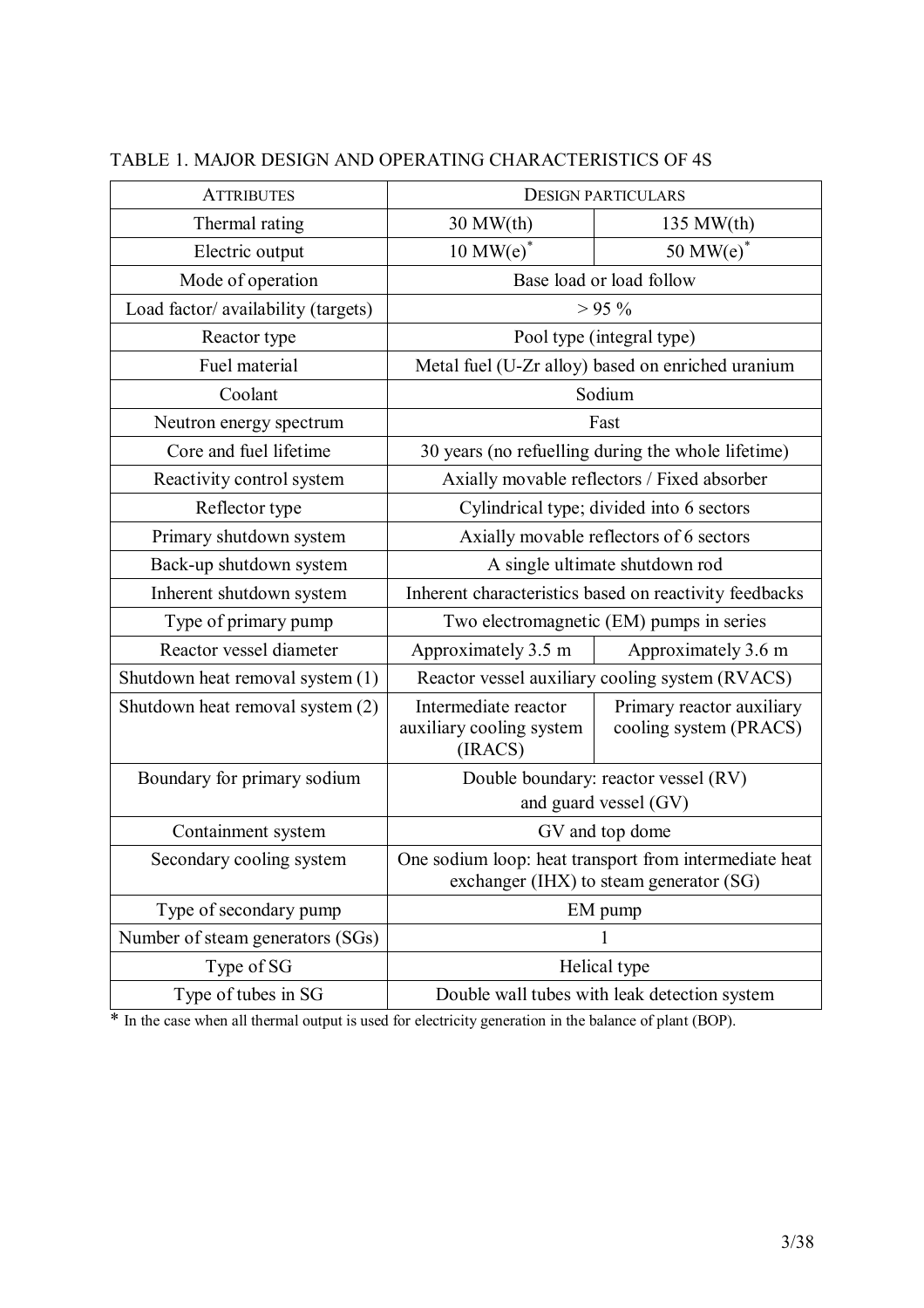

*FIG. 1. Vertical section of the 4S plant of 10 MW(e).*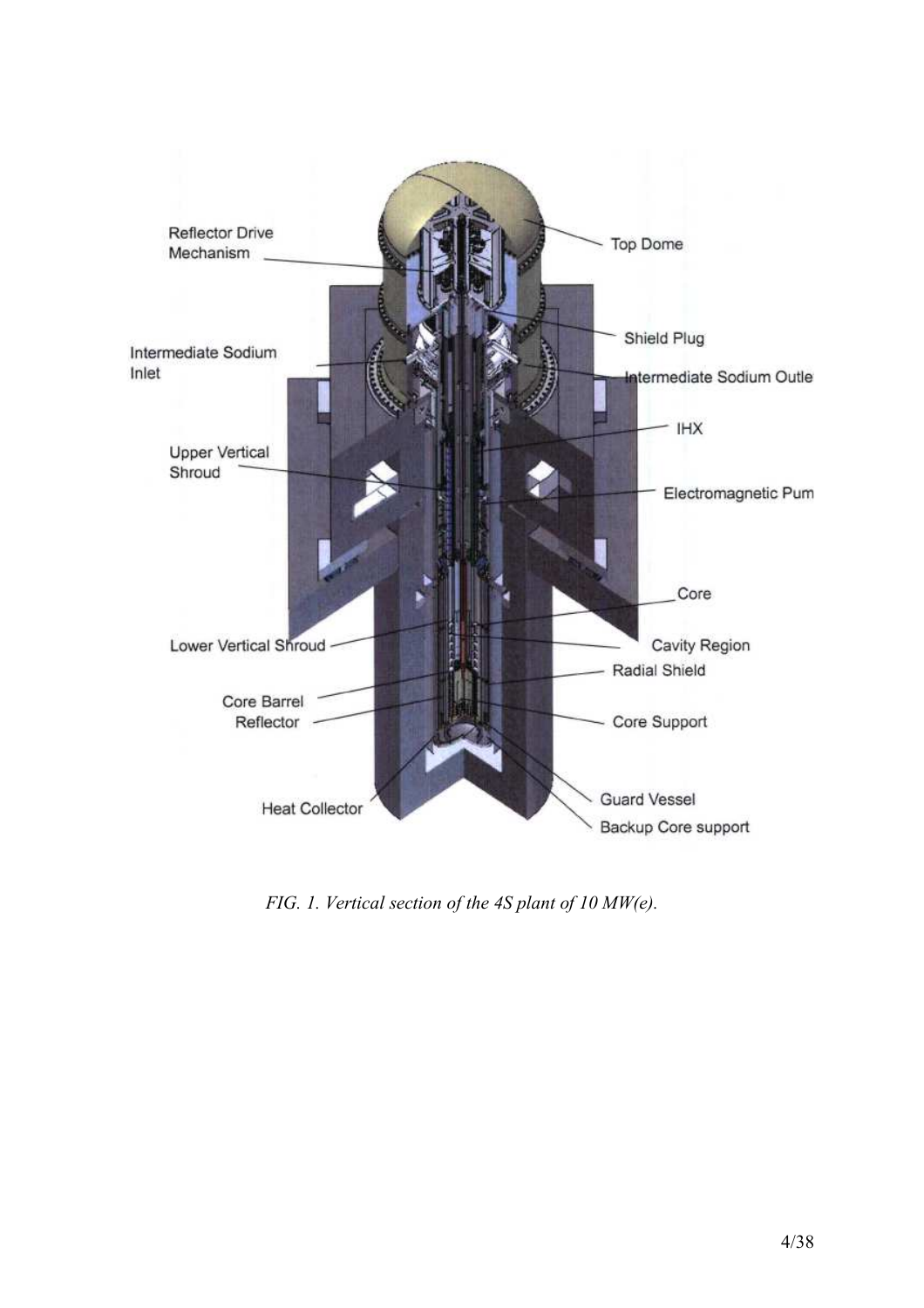

### *FIG. 2. Simplified schematic diagram of the 4S plant of 10 MW(e).*

The IHX is located at the upper position inside the RV. Heat produced in the core is transferred from the primary sodium to the secondary sodium through the IHX. The primary EM pump system, located beneath the IHX, consists of two units arranged in series to insure redundancy for the circulation capability of primary sodium in case of one pump failure. Each EM pump unit produces a half of the head needed to circulate sodium in the reactor primary coolant system. A shielding plug seals the RV at the top. The cover gas (argon) fills the region between the surface of the primary sodium and the bottom of the shielding plug. The guard vessel (GV) provides a second boundary for the primary sodium at the outer side of the reactor vessel (RV). The containment system consists of the GV and the top dome, which covers the upper region of the RV, a shielding plug and the equipment located on the shielding plug. Horizontal seismic isolators are adopted for the reactor building.

The primary sodium circulates from the EM pumps downward, driven by pump pressure, and flows through radial shielding assemblies located in the region between the RV and the cylindrical dividing wall. The coolant flow changes its direction at the bottom of the RV and then goes upward, mainly into the fuel subassemblies and partly into the movable reflectors.

The coolant flow is distributed appropriately to fuel subassemblies of each type and to the movable reflectors. Here, the core barrel separates the core and reflector regions. Heat produced in the core is transferred to the coolant while it flows through the fuel pin bundles. Reflectors are also cooled so that the temperature becomes sufficiently low and the temperature distribution is flattened to maintain integrity through 30 years. The coolant gathers at the hot plenum after flowing through the fuel subassemblies and the reflectors. The heated primary sodium then goes into the IHX to transfer heat to the secondary sodium.

The secondary sodium loop acts as an intermediate heat transport system and consists of the IHX, piping, dump tank, EM pump, and steam generator (SG). Secondary sodium coolant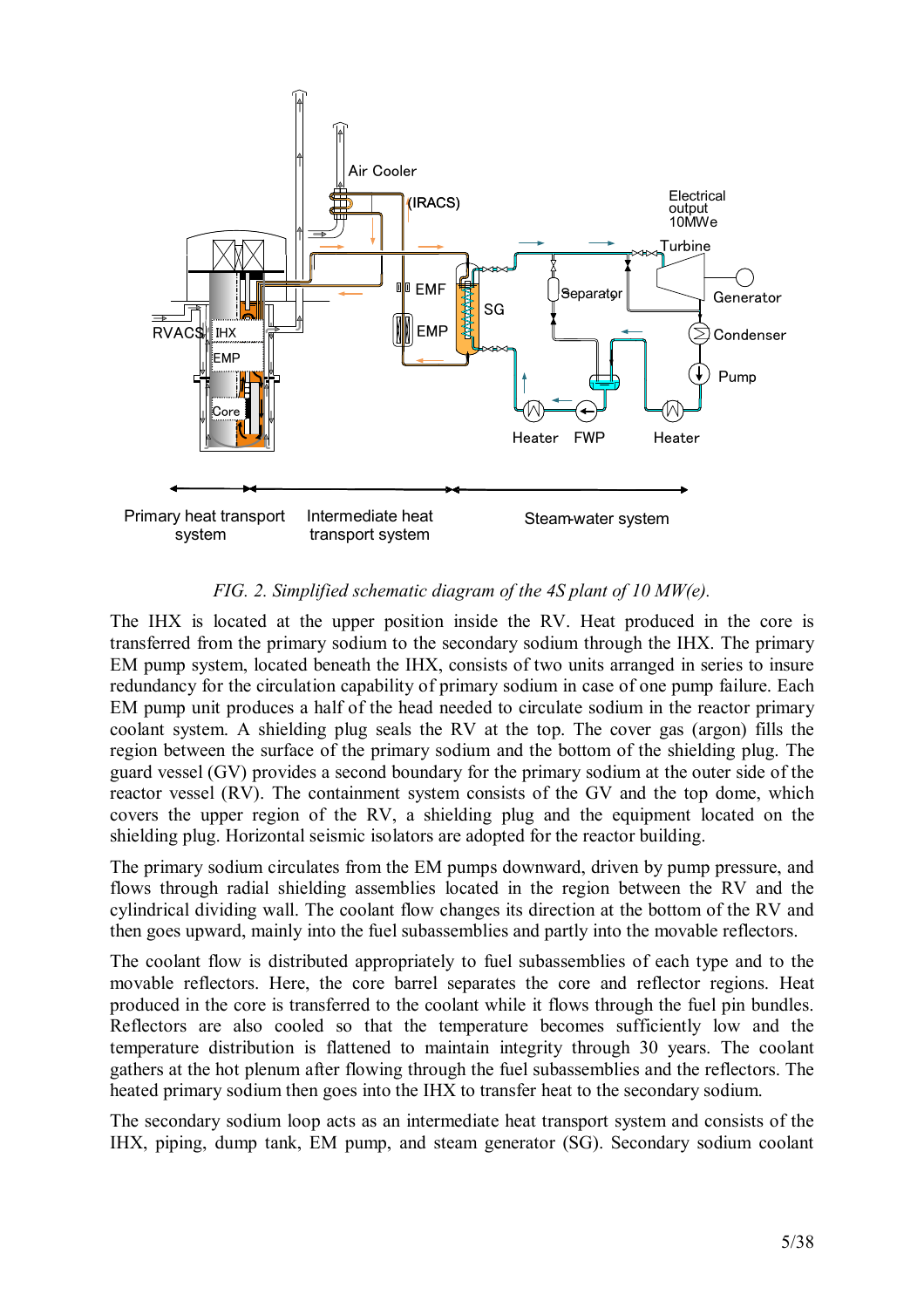heated in the IHX flows inside the piping to the SG where heat is transferred to water/steam of the power circuit to be supplied to the steam turbine generator.

The heat transfer tubes of the SG are double wall tubes. Between the inner and outer tube, wire meshes are provided, which are filled with helium and act as a detection system for a one side tube failure.

For heat removal from a shutdown reactor, two independent passive systems are provided, which are RVACS and IRACS. The RVACS is completely passive and removes shutdown heat from the surfaces of the guard vessel using natural circulation of air. There is no valve, vane, or damper in the flow path of the air; therefore, the RVACS is always in operation, even when the reactor operates at rated power. Two stacks are provided to obtain a sufficient draft.

The IRACS removes shutdown heat via the secondary sodium. In normal shutdown, heat is removed by forced sodium circulation and natural air convection with normal electric power supply; the IRACS can also remove the required amount of heat solely through natural circulation of both air and sodium in case of postulated accidents.

Figure 3 shows a general view of the 4S reactor for a 50 MW(e) plant.; Although the size and dimensions differ from those of the reactor for a 10 MW(e) plant, nearly all basic concepts are the same, except that PRACS is used in the 50 MW(e) design instead of the IRACS in the 10 MW(e) design.

Figure 4 gives a general view of the 4S core.

The neutronic design of the 4S has been optimized to achieve the following design targets:

- Improvement of the public acceptance and safety: all reactivity feedback by temperature and void reactivity of core are zero or negative;
- Minimization of fuel cost and operation and maintenance (O&M) cost; ensuring enhanced proliferation resistance (fuel costs are affected by the burden of fuel transport and storage problems in rural areas): no refuelling incurred during the whole 30- year core lifetime,
- Ensuring public acceptance; taking into account certain political circumstances such as non-proliferation regime and early deployment option: use of uranium fuel with the enrichment by  $^{235}$ U less than 20 % (by weight);
- Minimization of fuel cost and securing fuel integrity under long-life operation of the core: adequate fuel burn-up;
- Minimization of construction costs: reduction of core size.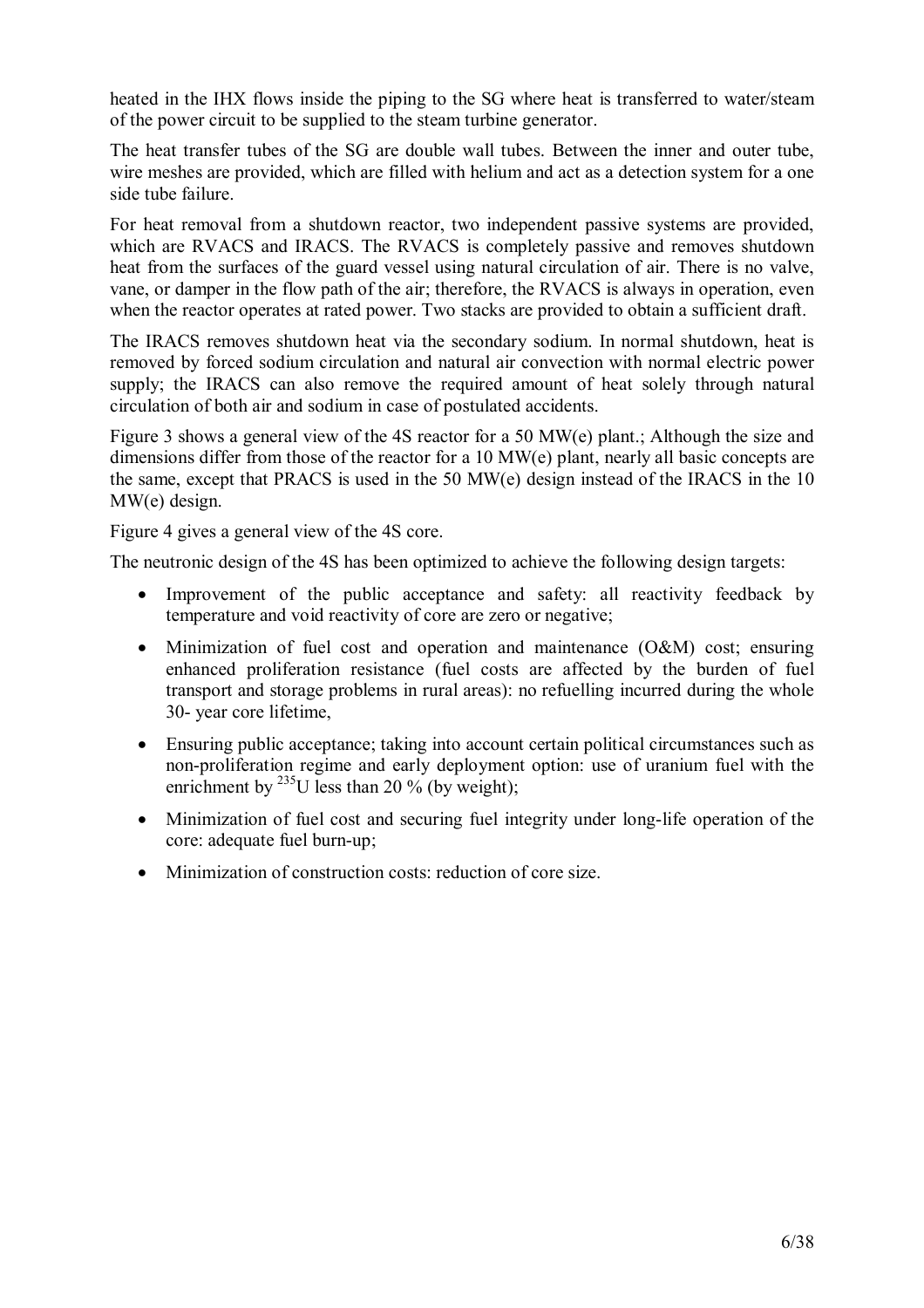

*FIG. 3. General view of the 4S reactor for a 50 MW(e) plant.* 

The abovementioned design targets were defined after deliberations regarding the actual needs or demands at each site in rural areas and taking into account the factors of acceptability to the public, early deployment option, regulation policies, and (international) political circumstances including non-proliferation, cost competitiveness, etc.

A summary of the neutron-physical characteristics of the 4S reactor is provided in Table 2.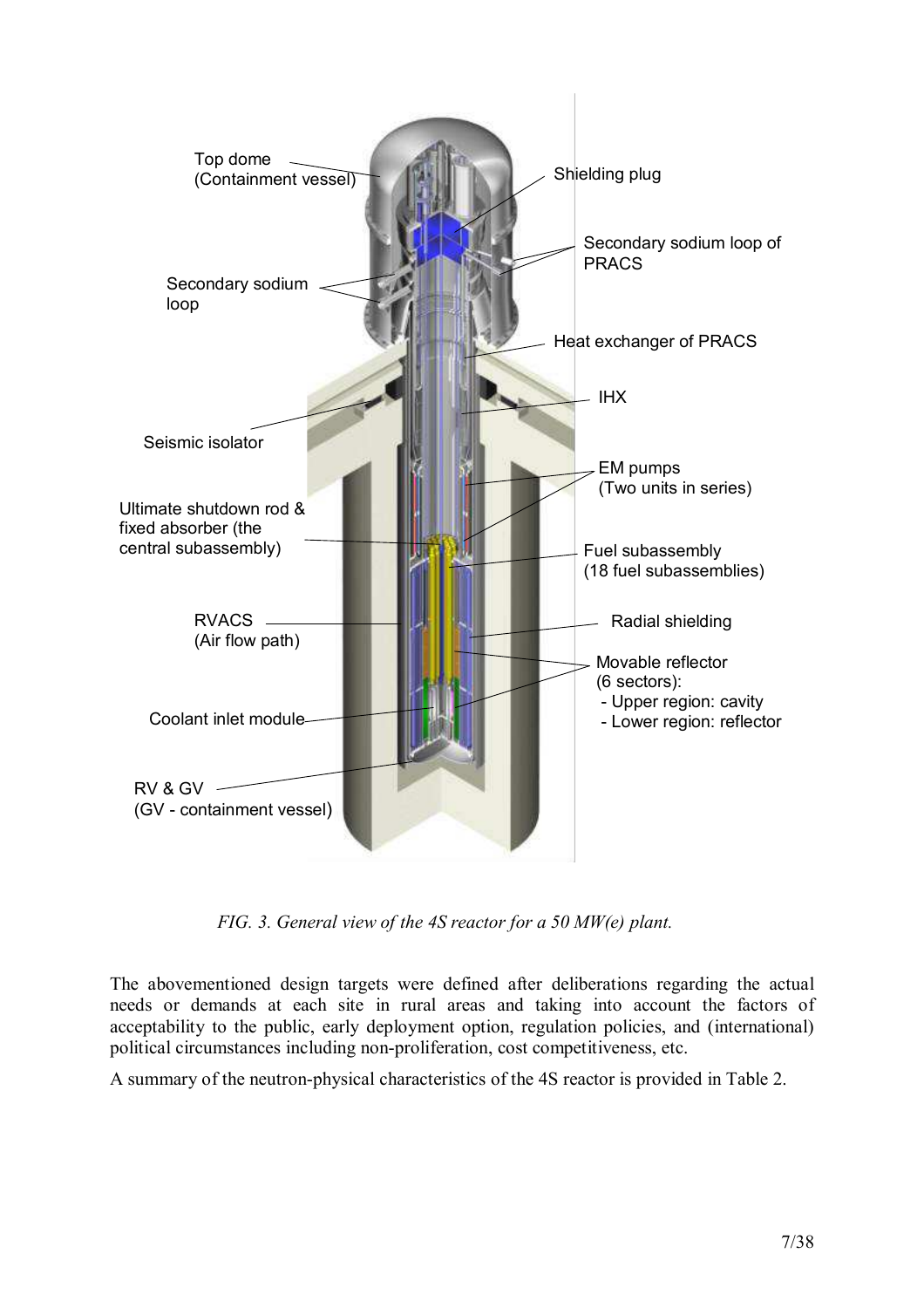

*FIG. 4. General view of the 4S core.* 

# TABLE 2. NEUTRON-PHYSICAL CHARACTERISTICS OF THE 4S

| Electric output                    | $10$ MW $(e)$            | $50$ MW $(e)$            |
|------------------------------------|--------------------------|--------------------------|
| Number of uranium enrichment zones | $2$ (inner / outer core) | $2$ (inner / outer core) |
| Uranium enrichment                 | $17.0 / 19.0$ wt%        | $12.0 / 18.0$ wt%        |
| Average linear heat rate           | 39W/cm                   | 110 W/cm                 |
| Conversion ratio                   | 0.45                     | 0.53                     |
| Average burn-up                    | 34 GWd/t                 | 90 GWd/t                 |
| Burn-up reactivity swing           | 8 %dk/kk'                | $10\%dk/kk'$             |
| Coolant void reactivity            | $0\%dk/kk'$              | $0\%dk/kk'$              |

The drive mechanism of the reflectors carries them upward to conform to the predicted or preadjusted curve to give the core a constant reactivity-worth (Fig. 5).

A mismatch between reactivity added by the reflectors and the reactivity lost via fuel burn-up is adjusted by the feedwater control of the water/steam system. Therefore, the reactivity control is unnecessary at a reactor side and this is an important factor to simplify the reactor operation.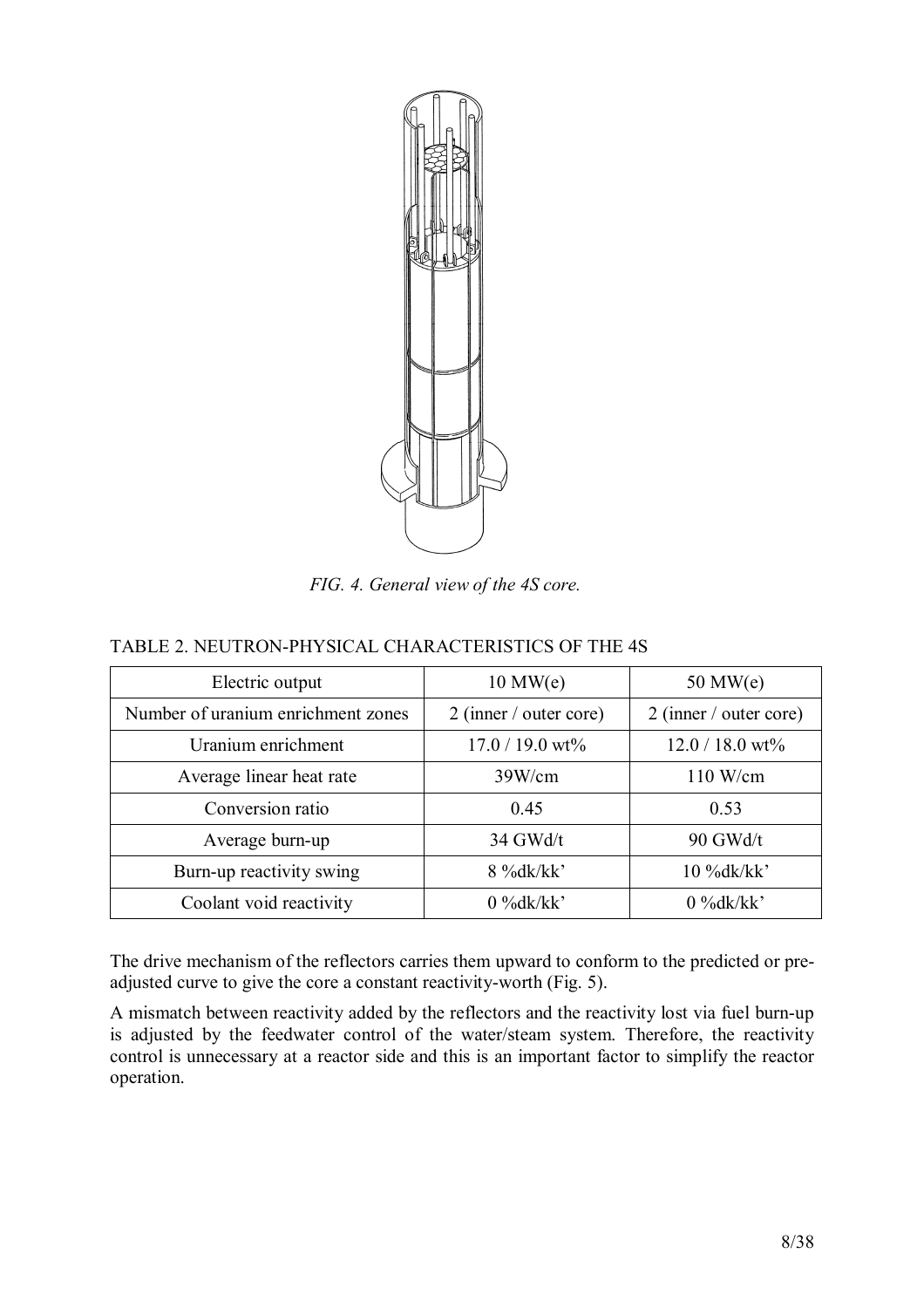

*FIG. 5. Axial position of the top of the reflector versus operation time.* 

In addition to the inherent safety features, there are two independent systems for reactor shutdown. The primary shutdown system provides for a drop of several sectors of the reflector, and the back-up shutdown system provides for insertion of the ultimate shutdown rod, located as a central subassembly on a stand-by in a fully "out" condition.

The 4S is sodium-cooled reactor; therefore, an intermediate heat transport system is employed to avoid a reaction between the primary (radioactive) sodium and water/steam of the power circuit. The 4S has three heat transport systems: the primary sodium system located inside the RV, the secondary sodium system in which sodium is sufficiently non-radioactive to define it as an "uncontrolled area", and the water/steam turbine system.

The thermodynamic efficiency is approximately 33 % for the 30 MW (th) plant and 37 % for the 135 MW(th) plant.

The main thermal-hydraulic characteristics of the 4S are shown in Table 3.

The 4S operation without on-site refuelling is one of the keystones for the reactor application in rural areas, for a variety of reasons. The core and fuel lifetime as well as the plant lifetime would be approximately 30 years; the fuel in the 4S does not need to be reloaded or shuffled during the plant lifetime. The fuel is just installed when the 4S is constructed at a site. Therefore, the concept of "annual flow of fuel and non-fuel materials" is of somewhat limited meaning for the 4S.

The material balances for the 4S are given in Table 4. The major part (more than 95%) of the discharged minor actinides (MA) is neptunium.

The design lifetime of the core and fuel as well as the reactor vessel and components is 30 years. The reactor building including the concrete silo can be used for more than 60 years.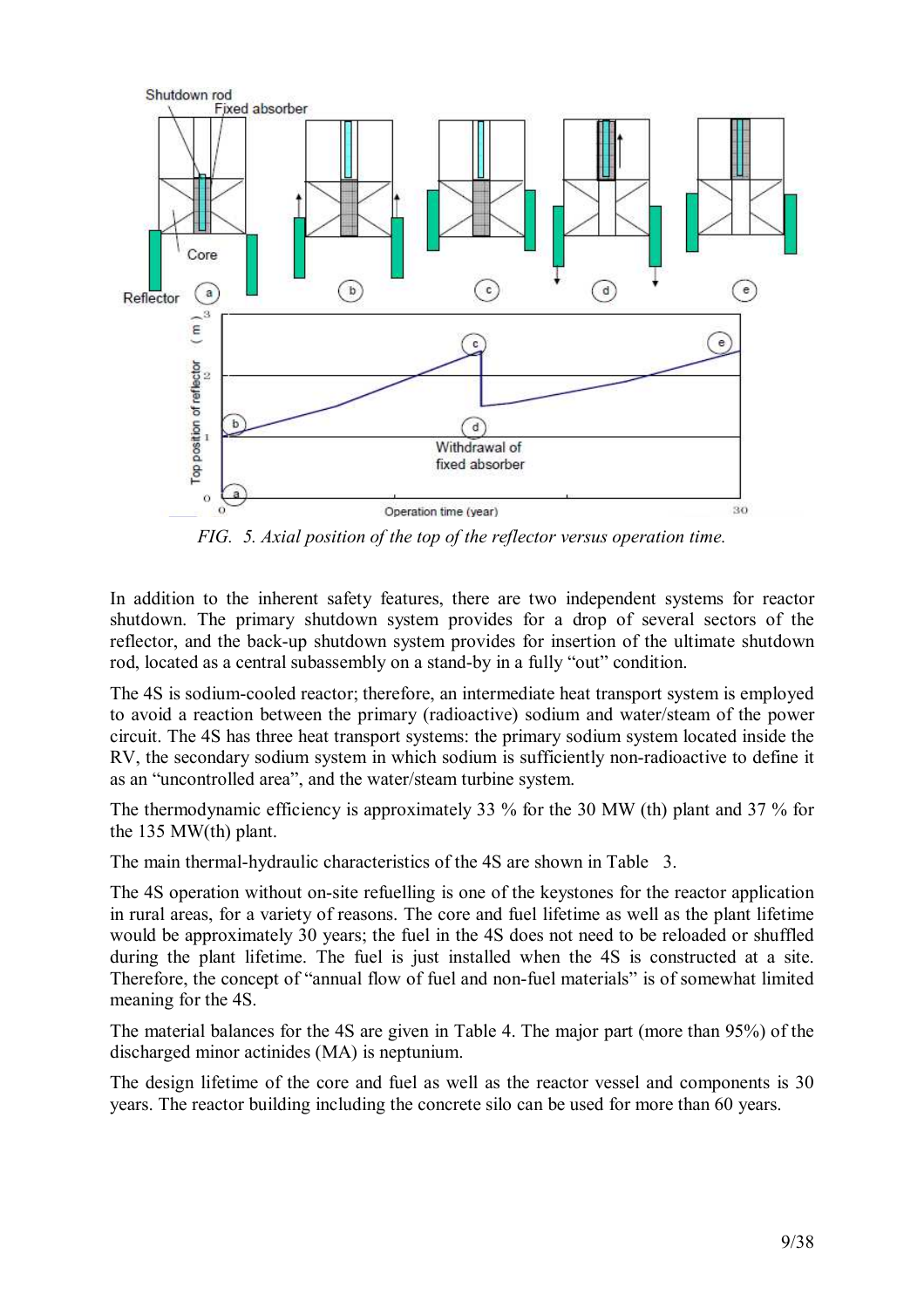# TABLE 3. THERMAL-HYDRAULIC CHARACTERISTICS OF THE 4S

| Electric output                                                                                           | $10$ MW $(e)$                                                                                                              | $50$ MW $(e)$                                                |
|-----------------------------------------------------------------------------------------------------------|----------------------------------------------------------------------------------------------------------------------------|--------------------------------------------------------------|
| Primary circulation:                                                                                      |                                                                                                                            |                                                              |
| - Normal operation<br>- Unprotected loss of flow (ULOF)                                                   | Forced circulation (two EM<br>pumps in series)<br>Flow coastdown with motor<br>generation set, then natural<br>circulation | The same as for the<br>$10$ MW(e) plant                      |
| Primary coolant system:<br>- Coolant temperature<br>- Pressure<br>- Pressure loss in the fuel subassembly | $355 / 510^{\circ}$ C (inlet / outlet).<br>Non-pressurized<br>Less than 0.1 MPa                                            | The same as for the<br>$10$ MW(e) plant<br>Less than 0.2 MPa |
| Maximum temperature of fuel cladding                                                                      | $610^{\circ}$ C (hot spot)                                                                                                 | The same as for the<br>$10$ MW(e) plant                      |
| Secondary cooling system:<br>- Coolant temperature<br>- Pressure                                          | 310/485°C<br>Non-pressurized<br>(slightly higher pressure than in<br>the primary system)                                   | The same as for the<br>$10$ MW(e) plant                      |
| Steam/water system:<br>- Coolant temperature<br>- Pressure                                                | $210/453^{\circ}$ C<br>10.5 MPa                                                                                            | The same as for the<br>$10$ MW(e) plant                      |

# TABLE 4. MASS BALANCES OF FUEL MATERIALS FOR THE 4S

| Electric output                                          | $10$ MW $(e)$                  | $50$ MW $(e)$                 |
|----------------------------------------------------------|--------------------------------|-------------------------------|
| Heavy metal (U) inventory                                | 9.23 t                         | 16.2 t                        |
| Fissile $\sqrt{^{235}U}$ ) inventory                     | 1.69t                          | 2.58t                         |
| Average annual flow* of:                                 |                                |                               |
| - Heavy metals (U)                                       | $308$ kg/y                     | 539 $\text{kg}/\text{y}$      |
| - Fissile materials $(^{235}U)$                          | 56 $\text{kg}/\text{y}$        | $86$ kg/y                     |
| Average annual flow per $MW(e)$ <sup>*</sup> of:         |                                |                               |
| - Heavy metals (U)                                       | $31 \text{ kg/y}/\text{MW}(e)$ | 11 kg/y/MW(e)                 |
| - Fissile materials $(^{235}U)$                          | 6 kg/y/MW(e)                   | $2 \text{ kg/y}/\text{MW}(e)$ |
| Average burn-up of discharged fuel,                      | 34 GWd/t                       | 90 GWd/t                      |
| Inventory of materials discharged after 30               |                                |                               |
| years:                                                   |                                |                               |
| - Heavy metals total                                     | 8.90t                          | 14.7t                         |
| $-U$                                                     | 8.75t                          | 14.1t                         |
| $-{}^{235}U$                                             | 1.36t                          | 1.36t                         |
| $- Pu$                                                   | 0.15t                          | 0.65 t                        |
| $- MA$                                                   | 2 kg                           | $17 \text{ kg}$               |
| Natural uranium requirements**:                          |                                |                               |
| - For fabrication of fresh enriched uranium<br>fuel load | $320 - 400t$                   | $500 - 620t$                  |
| - Average specific flow of natural uranium               | $1070 - 1320$ kg/y/MW(e)       | $330 - 410$ kg/y/MW(e)        |

\* Total inventory is divided by 30-years.

\*\* It is assumed that  $^{235}$ U content in depleted uranium is in the range between 0.2 % and 0.3 % (by weight); reprocessing/recycle of fissile materials remaining in the fuel is not taken into consideration in this calculation.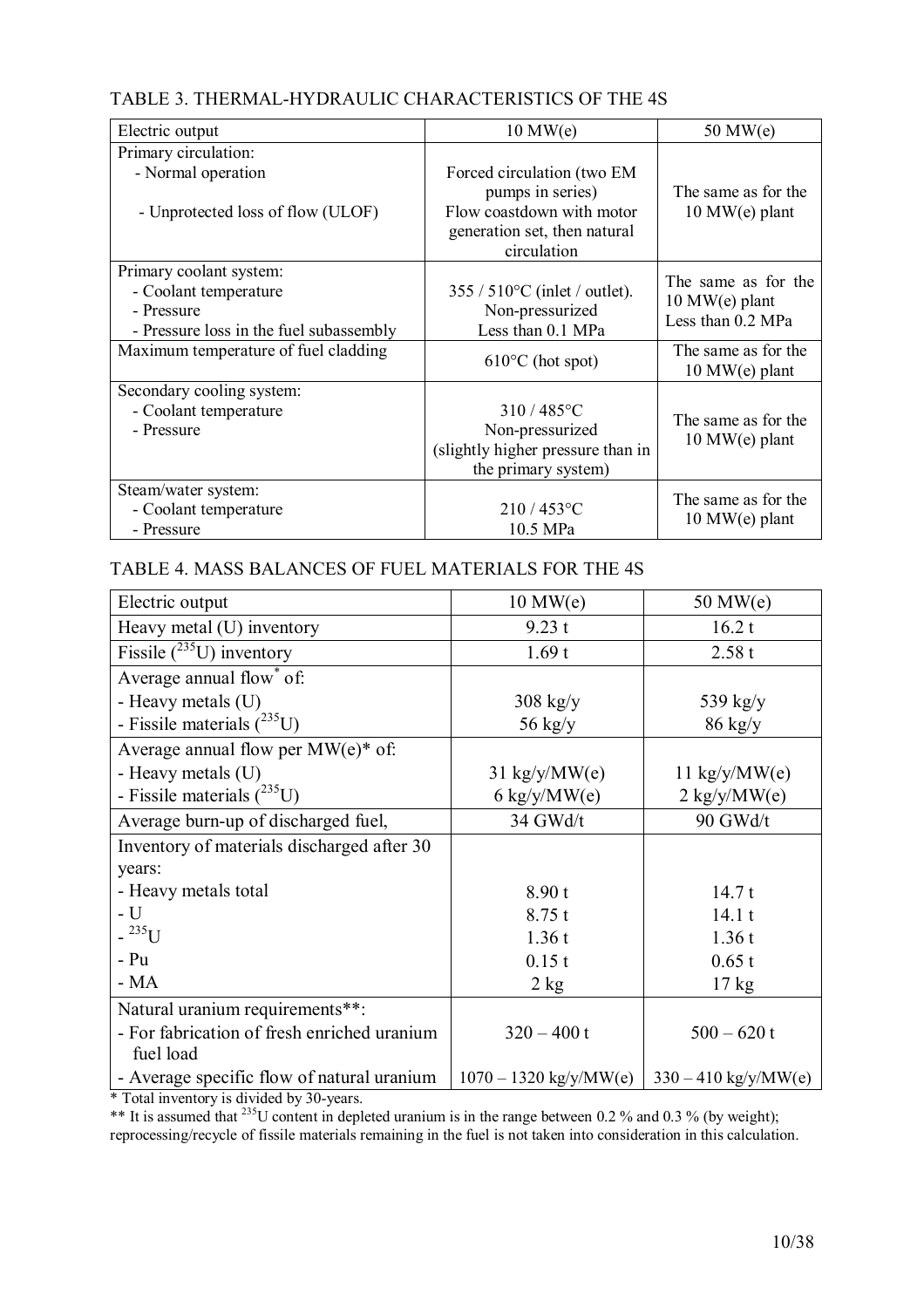Two kinds of systems for non-electric applications have been incorporated in the 4S; they are:

- Seawater desalination system; and
- Hydrogen and oxygen production system.

Combinations of these systems and the turbine generator system as balance of plant (BOP), including the capacity of each system, would be determined to meet the actual needs at each site.

To be a viable option for power generation in remote areas, the 4S must provide competitive cost of electric power determined as busbar cost. "Busbar cost" is that required to generate a kilowatt-hour of electricity as measured at the plant busbar, i.e., the conducting boundary in the plant where the generated electricity is transferred to the external grid.

A preliminary effort to estimate the 4S busbar cost has been conducted under the following assumptions:

- A levelling period of 30-years;
- An assumed construction period of 12 months under normal site conditions;
- An assumed house load factor of 8% for the 4S plant operation;
- A mass production phase, i.e.,  $N^{th}$ -of-a-kind plant.

# *2.2 Reactor Core Design*

Figure 6 shows a cross section of the 4S core.

The core and fuel are designed to eliminate the need for refuelling during approximately thirty years and to make all reactivity temperature coefficients negative. Metal fuel, which has an excellent thermal conductivity, is applied. The core is shaped as a cylinder; its main dimensions are given in Table 5. The core can be operated during thirty years by axially moving reflectors installed at the outside of the core, upward from the bottom. No reloading or shuffling of fuel is required during the whole core lifetime.

Figure 7 shows the fuel subassembly of the 4S. The fuel element (fuel pin) consists of fuel slugs of U-Zr alloy, bonding sodium, cladding tube, and plugs at both ends. A gas plenum of an adequate length is located at the upper region of the fuel slugs.

In the fuel subassembly, fuel pins are assembled with grid spacers and a top shield is installed to prevent activation of the EM pumps and the secondary sodium in the IHX. Coolant inlet modules located beneath the fuel subassembly provide a lower shielding for the reactor internal structures including the core support plate and air in the RVACS.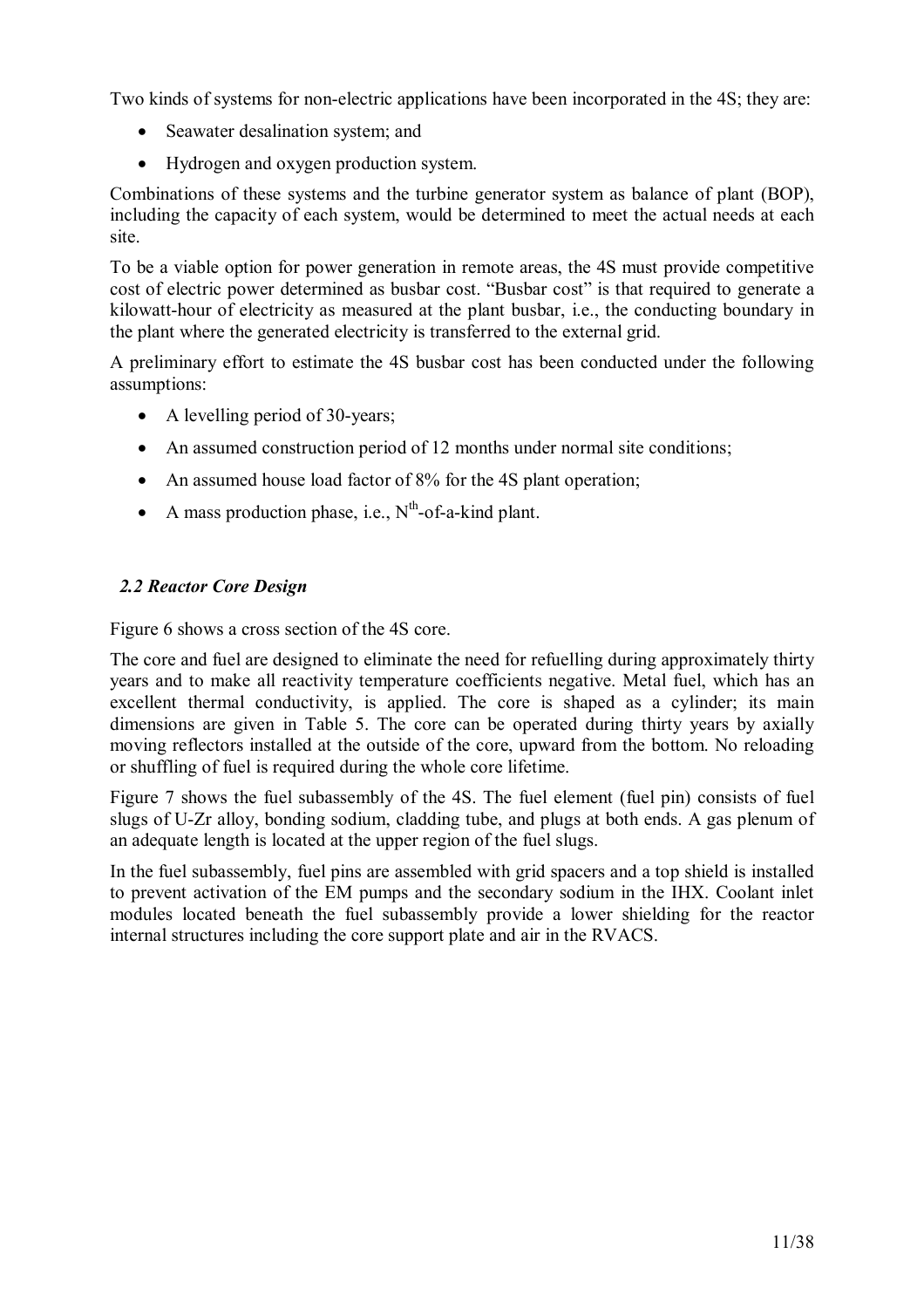

*FIG. 6. Cross-section of the 4S core (10 MW(e) plant).* 



*FIG. 7. 4S fuel subassembly (10 MW(e) plant).*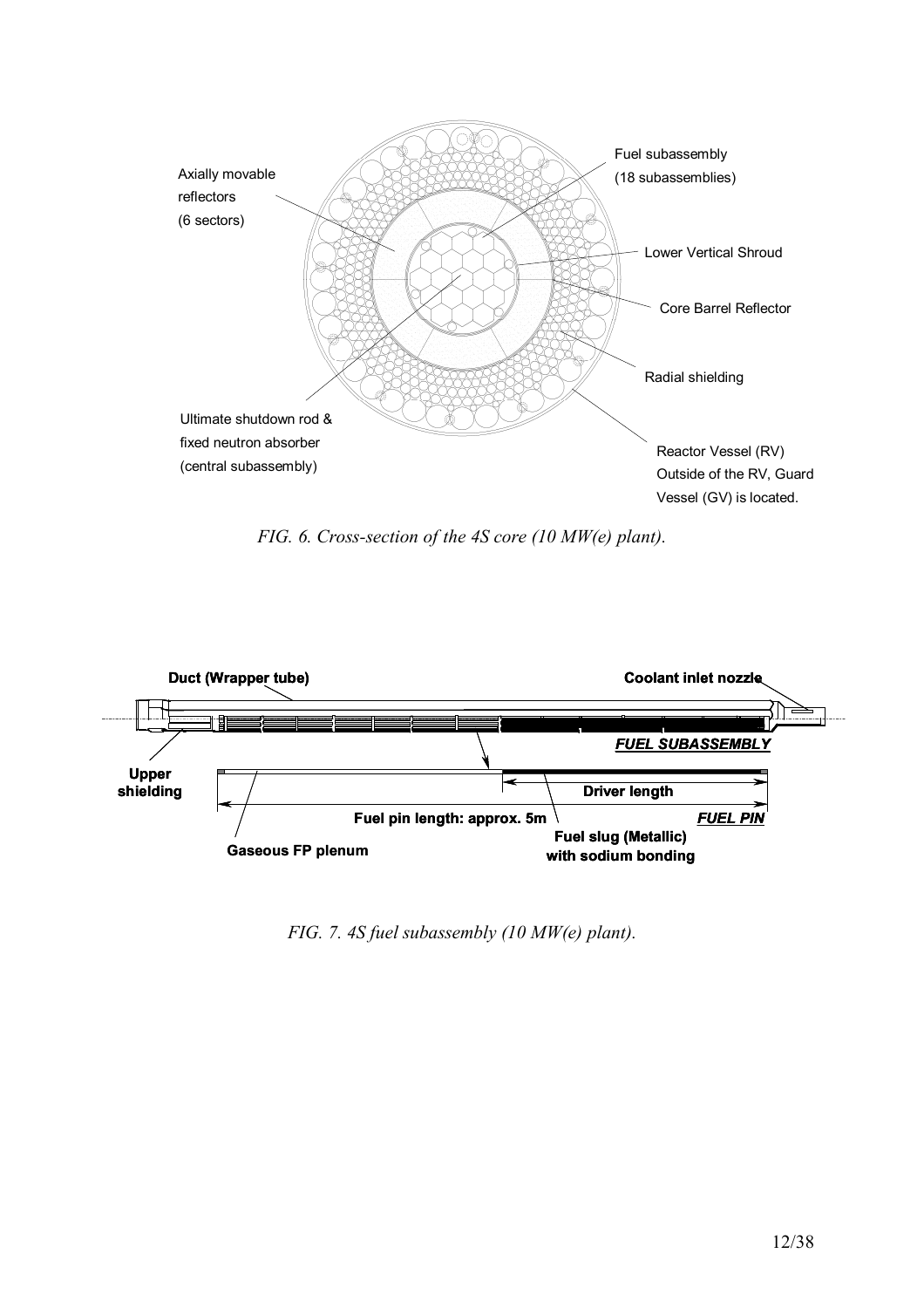| <b>ATTRIBUTES</b>                   | <b>DESIGN PARTICULARS</b> |                                                              |
|-------------------------------------|---------------------------|--------------------------------------------------------------|
| Thermal rating                      | $30$ MW $(th)$            | $135$ MW $(th)$                                              |
| Active core height                  | 2.5 m                     | 2.5 m                                                        |
| Core equivalent diameter            | $0.95 \; \mathrm{m}$      | $1.2 \text{ m}$                                              |
| Core configuration                  |                           | Cylindrical shape                                            |
| Number of fuel subassemblies        |                           | 18                                                           |
| Type of fuel subassembly            |                           | Triangular fuel pin arrangement<br>(Hexagonal cross section) |
| Number of fuel pins per subassembly | 169                       | 271                                                          |
| Fuel assembly arrangement pitch     | $206 \text{ mm}$          | $259$ mm                                                     |

# TABLE 5. MAIN DESIGN PARAMETERS OF THE 4S CORE AND FUEL

# *Main heat transport system*

A schematic of the 4S main heat transport system with specification of heat removal path in normal operation and in accidents is given in Fig. 8; a brief explanation of this scheme is provided below.

### *Normal operation*

The primary system is enclosed inside RV; sodium coolant is circulated by two EM pump units arranged in series. The heat generated in the reactor is transferred to the coolant of secondary sodium via the IHX located at the upper region in the RV. The secondary sodium is circulated by one EM pump unit. The heat is transferred to the water/steam system via heat transfer tubes in the SG. Water/steam is circulated by the feedwater pump.

The RVACS is a system for shutdown heat removal; however, to keep the fully passive features, it is continuously operating even at normal operation of the reactor. The IRACS is a sodium loop with an air cooler for shutdown heat removal, arranged in series with the secondary sodium loop (see Fig. 2).

#### *Shutdown heat removal*

The RVACS removes shutdown heat with natural circulation of air. In the IRACS operation for shutdown heat removal, dampers are adjusted for the required capacity of heat removal. In case of a long-term operation for decay heat removal, the IRACS is directed into a natural circulation mode via the adjustment of the dampers.

The water/steam system is also available for normal shutdown heat removal.

## *Loss of coolant accident (LOCA)*

The 4S is a sodium cooled reactor; therefore, its primary system is "non-pressurized". Hence, if sodium leakage occurs, the leak rate is quite small and the leaked sodium is retained by the second boundary, i.e., by the guard vessel, in all cases provided by the design; therefore, the core is always immersed in sodium. In case of a failure of the first boundary, both shutdown and normal shutdown heat removal systems operate.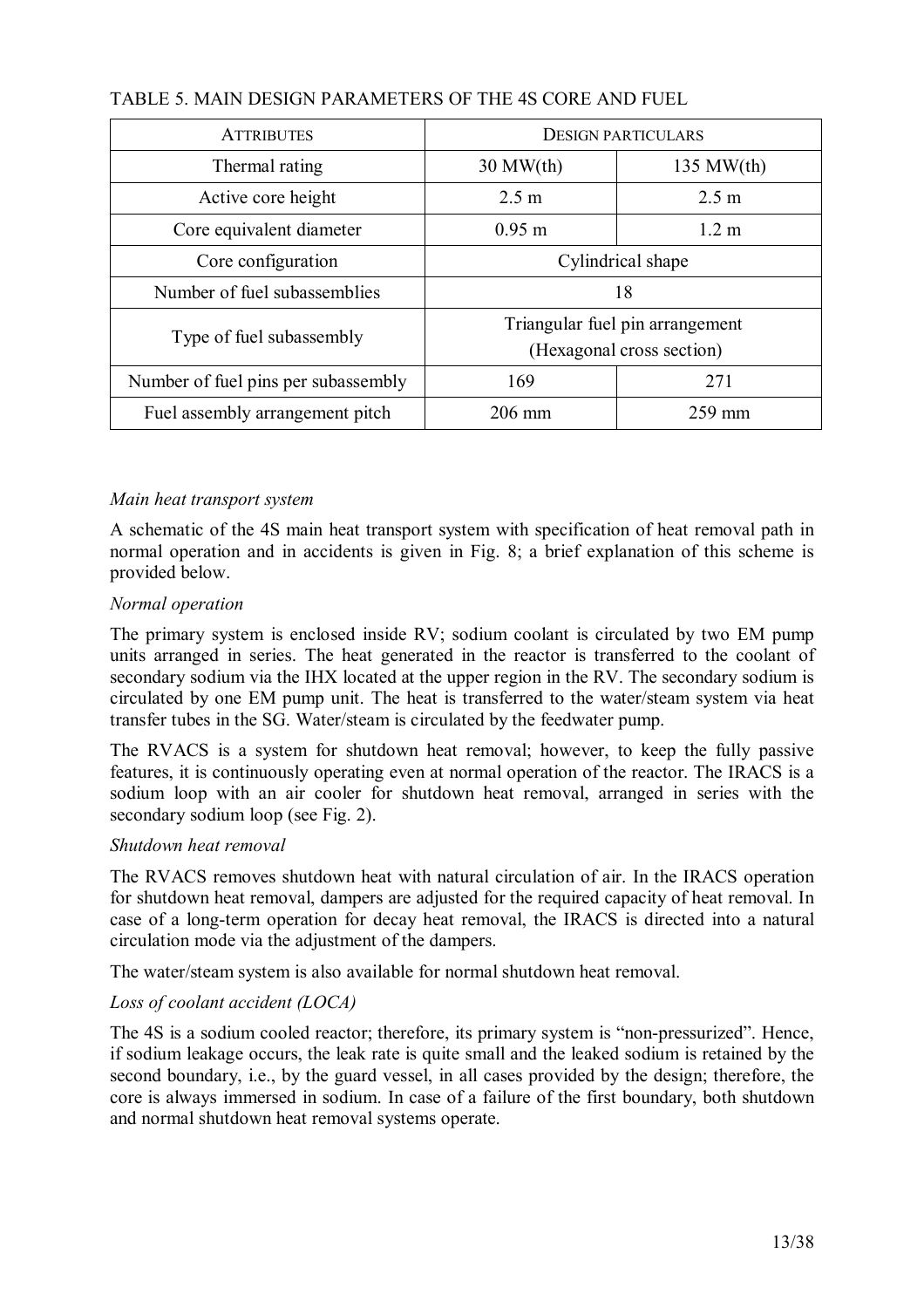# *Loss of heat sink (LOHS)*

In case of a failure of the IRACS start-up, which is a failure of dampers, the dampers should be opened manually to provide for the removal of heat. If opened manually, the IRACS would act as a heat sink, in a natural circulation mode.

If the IRACS fails completely, the RVACS is able to remove shutdown heat as a fully passive system of air convection.



Note that RVACS is always working with natural air circulation as a fully passive system.

ACS – auxiliary cooling system: RVACS, or RVACS + IRACS

LOHS – Loss of heat sink UHS – Ultimate heat sink

*FIG. 8. Heat removal paths of the 4S.* 

## *2.3. Applications*

As it was already mentioned, the 4S concept offers two different thermal outputs, which are 30 MW(th) and 135 MW(th). When all thermal energy produced is converted into electric power, the 4S will generate 10 MW(e) and 50 MW(e) respectively.

The plant can be configured to deliver not only electricity but also hydrogen and oxygen using the process of high temperature electrolysis (HTE). The HTE is a technology that can produce both hydrogen and oxygen from steam and electricity; the latter are produced by the 4S without environmentally disadvantageous by-products, such as carbon dioxide. The plant can also be configured to produce potable water using a two-stage reverse osmosis system for seawater desalination. They are discussed in Section. 11.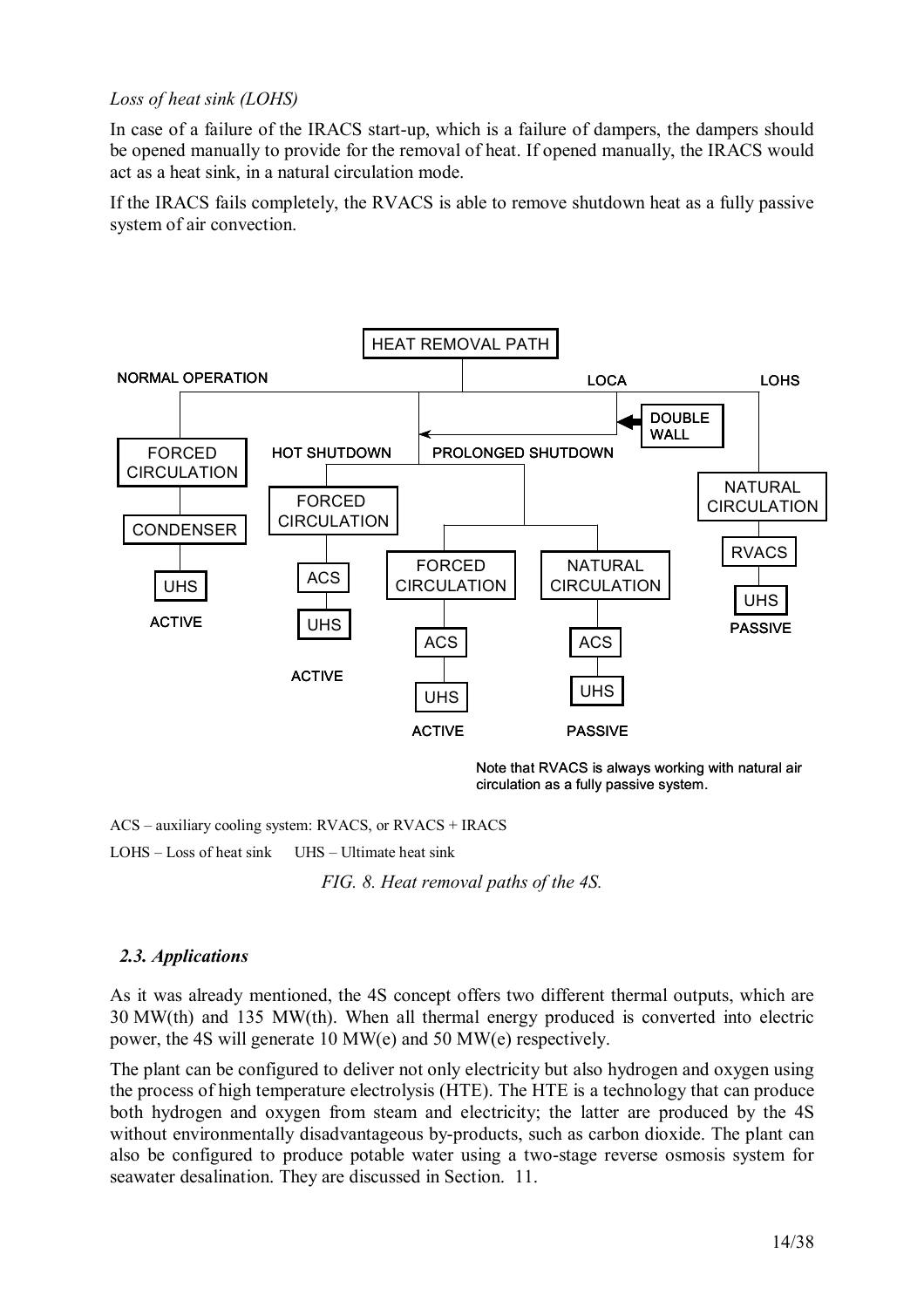# *2.4. Special features*

Figure 9 shows birds-eye view of 4S plant. The 4S is a land-based nuclear power station with the reactor building basically embedded underground for security reasons, to minimize unauthorized access and enhance inherent protection against externally generated missiles. The BOP including a steam turbine system and the HTE units or desalination system is located at ground level.

To assure high quality of the reactor building and reactor components, they are shop-fabricated and transported to a site. Taking the advantage of small size and light weight design, the reactor building with major components like steam generators can be transported by barge. The transportability offers the advantage of a short on-site construction period.

Finally, the 4S is a reactor without on-site refuelling designed to operate for 30 years without reloading or shuffling of fuel in the core.



*FIG. 9. Earth-sheltered reactors of the 4S plants.*

# **3. Description of Safety Concept**

## *Safety concept and design philosophy*

The philosophy behind the 4S safety concepts is to put an emphasis on simplicity achieved by strong reliance on passive and inherent safety features as a major part of the defence in depth strategy. The ultimate objective of the 4S safety concept is to eliminate the requirement of evacuation as an emergency response measure. The 4S safety concept provides for three functions to be shouldered by the defence in depth in each phase of the abnormal operation or an accident; these three functions are the following: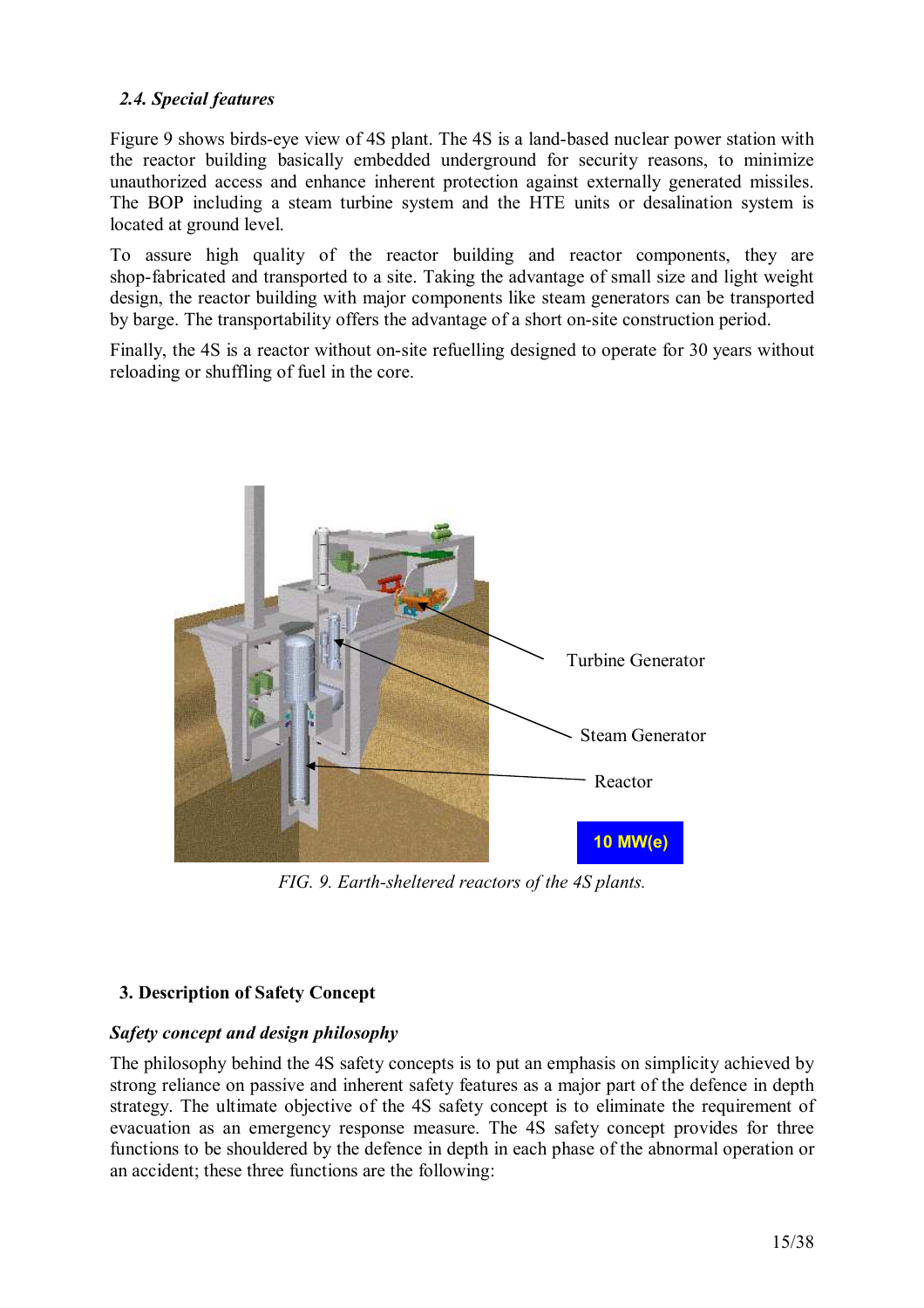- Prevention;
- Mitigation;
- Confinement of radioactive material.

# *Provisions for simplicity and robustness of the design*

Incorporation of several passive and inherent safety features, such as low power density in the core, good thermal characteristics of the metal fuel bonded by sodium, negative reactivity coefficients by temperature, passive shutdown heat removal by both natural circulation of the coolant and natural air draft, and a large coolant inventory are some important provisions for simplicity and robustness of the 4S design.

### *Active and passive systems and inherent safety features*

The active and passive systems and inherent safety features of the 4S are applied with the following main objectives:

- To reduce the probability of component failure; the inherent features of the 4S design supporting such a reduction are the following:
	- By-design elimination of active systems and feedback control systems from the reactor side;
	- By-design elimination of components with rotating parts (use of static devices such as EM pumps);
	- By-design limitation of the radioactivity confinement area (no refuelling during the whole reactor lifetime and no systems relevant for fuel reloading or shuffling);
- To prevent core damage in accidents; the active and passive systems and inherent safety features of the 4S supporting such prevention are the following:
	- Two independent active shutdown systems, including:
		- □ The actively-initiated drop of several sectors of the reflector;
		- □ Active insertion of the ultimate shutdown rod;
	- Enhancement of inherent safety features via the use of metal fuel in the core (lower accumulated enthalpy of fuel);
	- All-negative reactivity coefficients by temperature (an inherent safety feature);
	- A higher capability for natural circulation of sodium after a pump trip enabled by low pressure loss in the fuel subassemblies and a simple flow path inside the reactor (an inherent safety feature);
	- Two fully passive shutdown heat removal systems, including:
		- The RVACS, based on natural circulation of primary sodium and natural air draft around the guard vessel; and
		- The IRACS, based on natural circulation of secondary sodium and natural air draft through the air heat exchanger;
	- A large inventory of primary sodium (an inherent safety feature);
- To confine the radioactive materials; the design features of the 4S supporting this objective are as follows:
	- Multiple barriers against fission product release, including: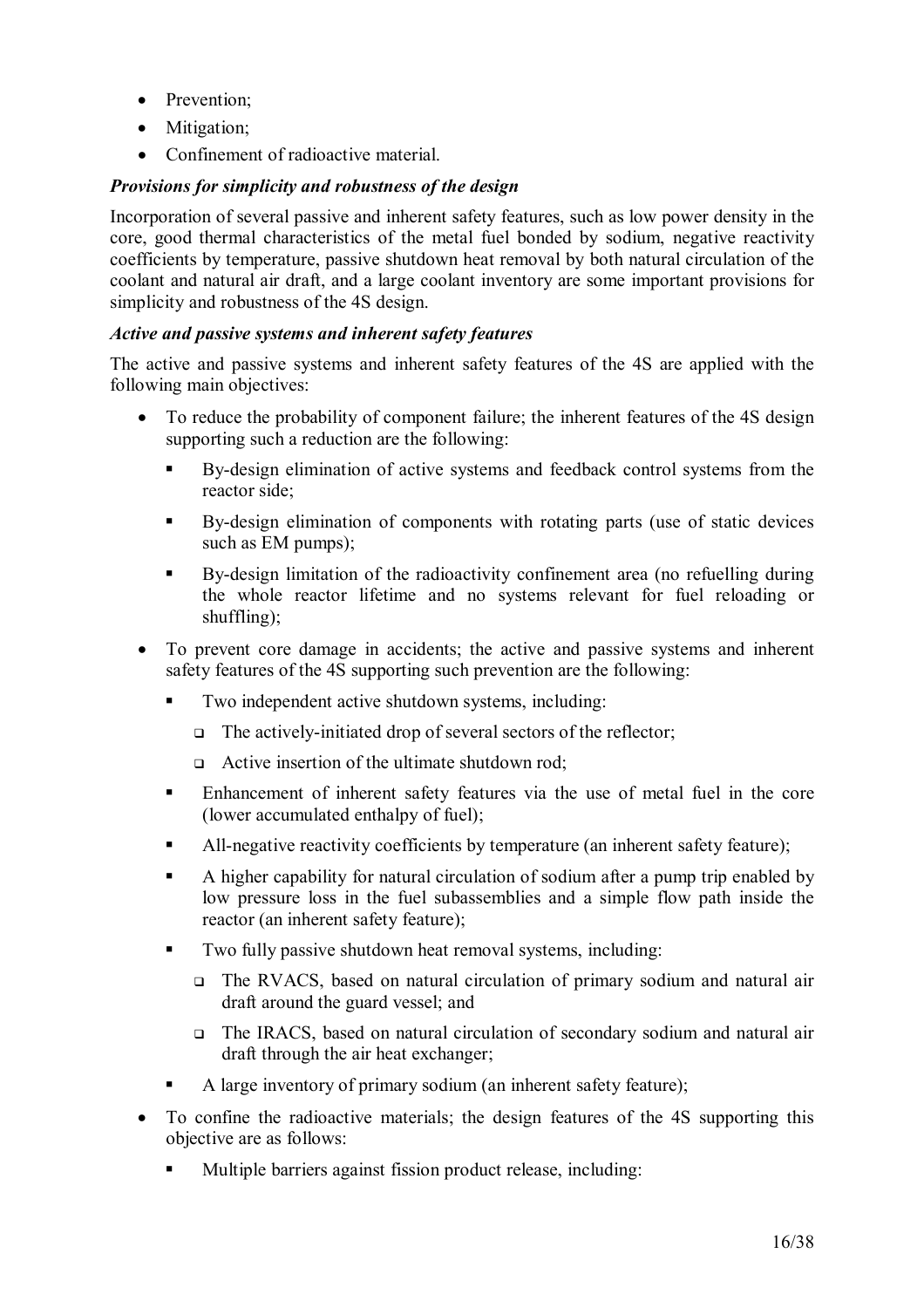- □ The fuel cladding;
- □ The reactor vessel, upper plug and the IHX tubes;
- □ The top dome and the guard vessel as a containment;
- The small radioactive inventory typical of a small sized power reactor;
- To prevent sodium leakage and to mitigate the associated impact if it occurs; the design features of the 4S supporting this objective are the following:
	- A by-design double boundary for sodium in the primary system and in the important parts of the secondary system with a detection system for small leakages occurring via a one-boundary failure, including:
		- The reactor vessel and guard vessel boundary for primary sodium;
		- $\Box$  The heat transfer tubes have double walls in both the SG;
	- A passive sodium drain system from the SG to the dump tank; if a sodium-water reaction occurs, an increase in cover gas pressure in the SG would cause disk rupture and make secondary sodium to drain rapidly to the dump tank located beneath the SG.

## *Structure of the defence in depth*

Some major highlights of the 4S design and systems, structures and components corresponding to various levels of the defence in depth are brought out as follows:

*Level 1: Prevention of abnormal operation and failure:* 

- (A) Prevention of loss of coolant:
	- Double boundaries for primary and secondary sodium in SG tubes and leak detection systems of continuous operation;
- (B) Prevention of loss of flow:
	- **Primary EM pumps are arranged in two units connected in series where each** single unit takes on one half of the pump head;
	- A combined system of the EM pumps and the synchronous motor systems (SM) ensures a sufficient flow coastdown characteristics;

(C) Prevention of transient overpower:

- Elimination of feedback control of the movable reflectors,
	- A pre-programmed reflector-drive system, which drives the reflector without feedback signals;
	- The moving speed of the reflector is approximately 1mm/week;
- The limitation of high-speed reactivity insertion by adopting the very low speed driving system;
- The limitation of reactivity insertion at the start-up of reactor operation;

(D) Prevention of sodium-water reaction:

- A leak detection system in the heat transfer tubes of the SG using wire meshes and helium gas, capable of detecting both:
	- □ An inner tube failure (water/steam side of the boundary); and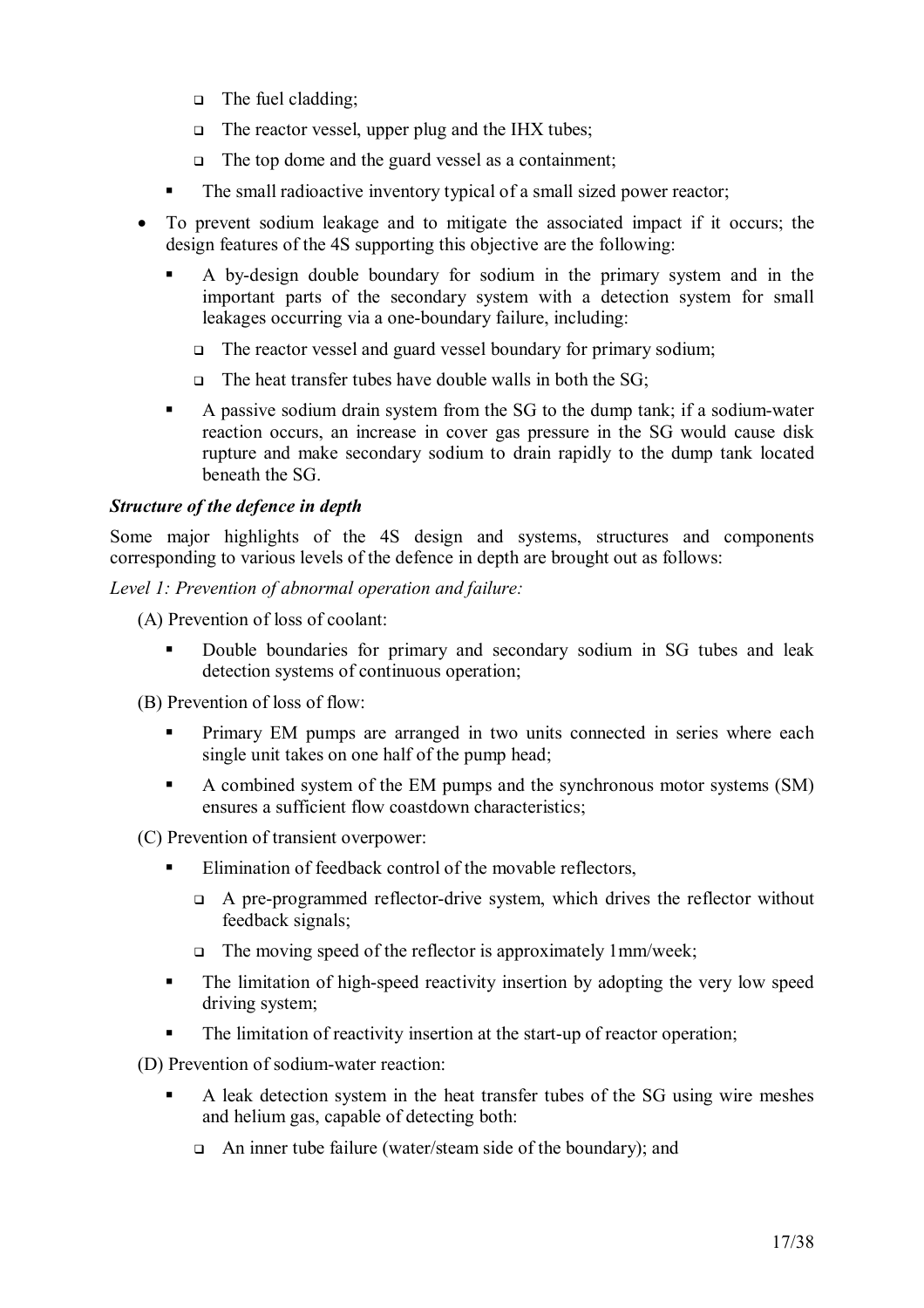□ An outer tube failure (secondary sodium side of the boundary).

# *Level 2: Control of accidents within the design basis.*

The design features of the 4S supporting Level 2 of the defence in depth are as follows:

- Increased reliability of the reactor shutdown systems achieved by the use of two independent systems with each of them having enough reactivity for a shutdown, including:
	- □ The drop of several sectors of the reflector;
	- □ Insertion of the ultimate shutdown rod;
- Increased reliability of the shutdown heat removal systems achieved by the use of two passive systems based on natural convection;
- Increased reliability of the sodium-leakage prevention systems achieved by the use of double-wall SG tubes with detection systems for both inner and outer tubes.

# *Level 3: Control of severe plant conditions, including prevention of accident progress and mitigation of the consequences.*

The design features of the 4S supporting Level 3 of the defence in depth are as follows:

- Inherent safety features of a metal fuelled core, such as excellent thermal conductivity and low accumulated enthalpy;
- All-negative reactivity coefficients by temperature:
- The fully passive shutdown heat removal system (RVACS) based on natural air draft and natural circulation of sodium;
- **Large inventory of primary sodium to meet the requirements for increased grace** periods;
- The rapid system of sodium drain from the SG to the dump tank as a mitigation system for sodium-water reaction.

## *Level 4: Mitigation of radiological consequence of significant release of radioactive materials.*

The inherent and passive safety features of the 4S are capable to eliminate an occurrence of fuel melting in anticipated transient without scram (ATWS).

A preliminary evaluation has been conducted where failure of all fuel element claddings (approximately 3000 fuel pins) was hypothetically assumed to calculate site suitability source term (SSST). The status of major nuclides defining the source term and their behaviour are as follows:

- Plutonium (Pu) is retained in the metal fuel slug because fuel melting never occurs;
- Caesium (Cs) could be solidified and retained in a lower temperature area using a leakage path from the coolant to the reactor vessel, including the upper plug and the IHX, and then to the containment;
- Iodine (I) is retained in the sodium coolant within NaI compound because fuel melting never occurs; therefore, iodine migration does not occur also.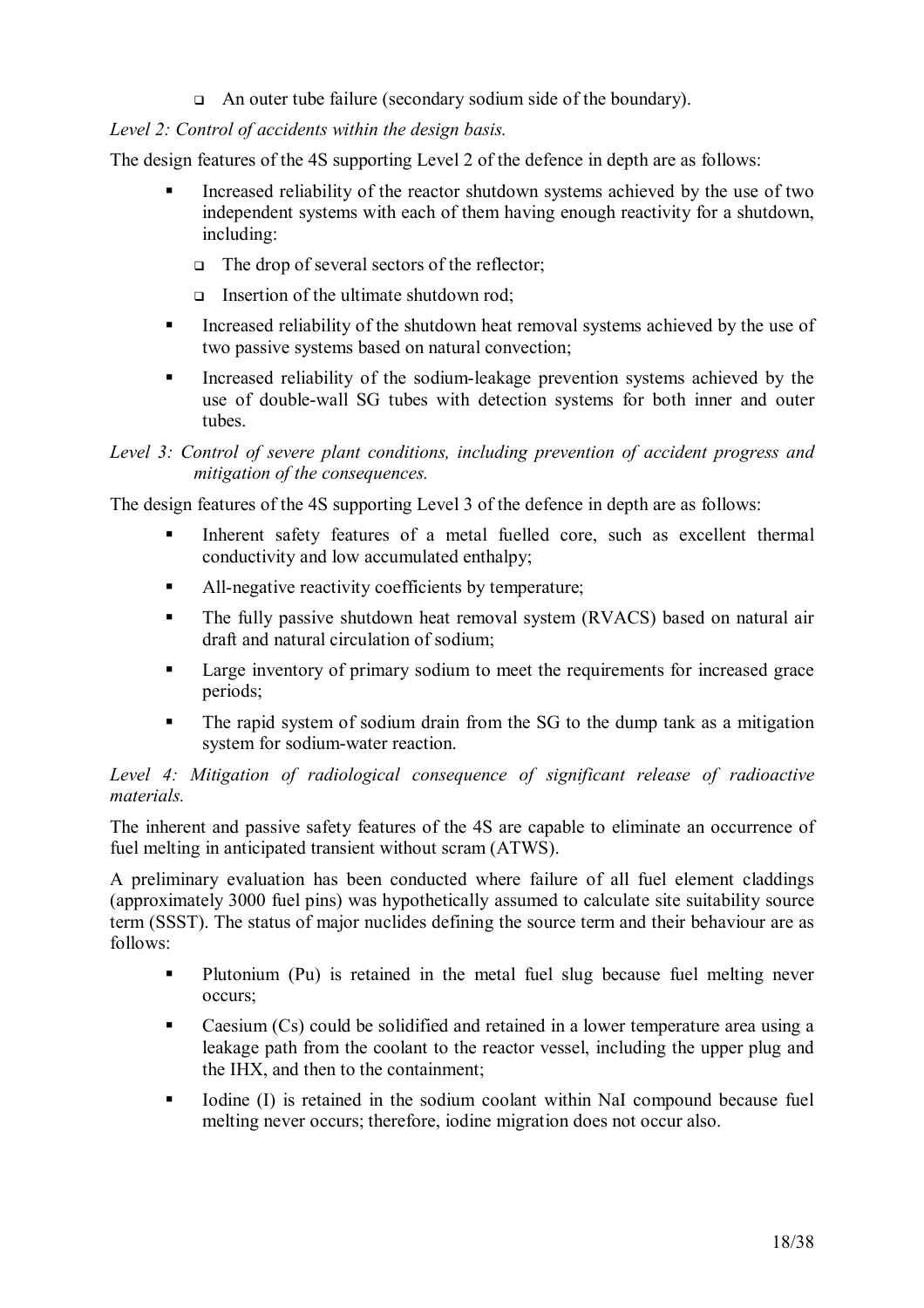It was assumed that 100 % of the noble gases including krypton and xenon are released from the sodium coolant to the cover gas. Further migration of noble gases was considered as follows:

- At a leak rate of 1 %/day from cover gas through the reactor vessel, upper plug and IHX and then to the top dome, during 30 days;
- At a leak rate of 1 %/day from the top dome to the reactor building;
- Noble gases in the reactor building were assumed to be released off-site.

The analytical results obtained show that the dose equivalent in this case is 0.01 Sv at a distance of 50 m from the reactor. It means that only 50 m are required as a site boundary for the 4S.

# *Design basis accidents and beyond design basis accidents*

A major objective of the 4S design is to ensure the capability of withstanding a wide range of postulated events without exceeding the specified temperatures of fuel, cladding, and coolant boundaries, thereby maintaining the fuel pin and coolant boundary integrity. For the safety analysis of the 4S, design basis events (DBEs) ,which are include anticipated operational occurrence (AOO) and design bases accident (DBA), have been selected and identified systematically with consideration of the 4S operation cycle and the events postulated for MONJU, DFBR (Japan), and LWRs. A broad variety of events have been considered in the following categories:

- **Power transients:**
- $\blacksquare$  Loss of flow;
- **Local fault;**
- Sodium leakage;
- Balance of plant (BOP) failure and loss of off-site power:
- **Multiple systems failure.**

For the safety analysis of the 4S, beyond design basis events (BDBEs) have been selected and identified in a similar manner. The criterion for ATWS is as follows:

- **ATWS** events:
	- − Maximum CDF (Cumulative Damage Fraction) less than 0.1;
	- − The coolant boundary limit does not exceed the service level D in American Society of Mechanical Engineers (ASME)

For the ATWS event, when upper side of 95 percent probability at a 95 percent confidence level is within the acceptance criterion, the 4S design is validated. The basic analysis procedure for ATWS was derived from [6]. Code Scaling, Applicability and Uncertainty Evaluation (CSAU) are adopted for analyzing ATWS. Representative analytical results which are AOO, DBA, and ATWS are summarized below.

# *Loss of Offsite Power (AOO event)*

The loss of offsite power leads to simultaneous trip of the primary circulation pumps, the intermediate-loop circulation pump, and the feedwater pump. The power supply for the primary and intermediate-loop circulation pumps is switched to the coastdown power supply from the individually independent motor-generator (MG) sets. The flow rates of the primary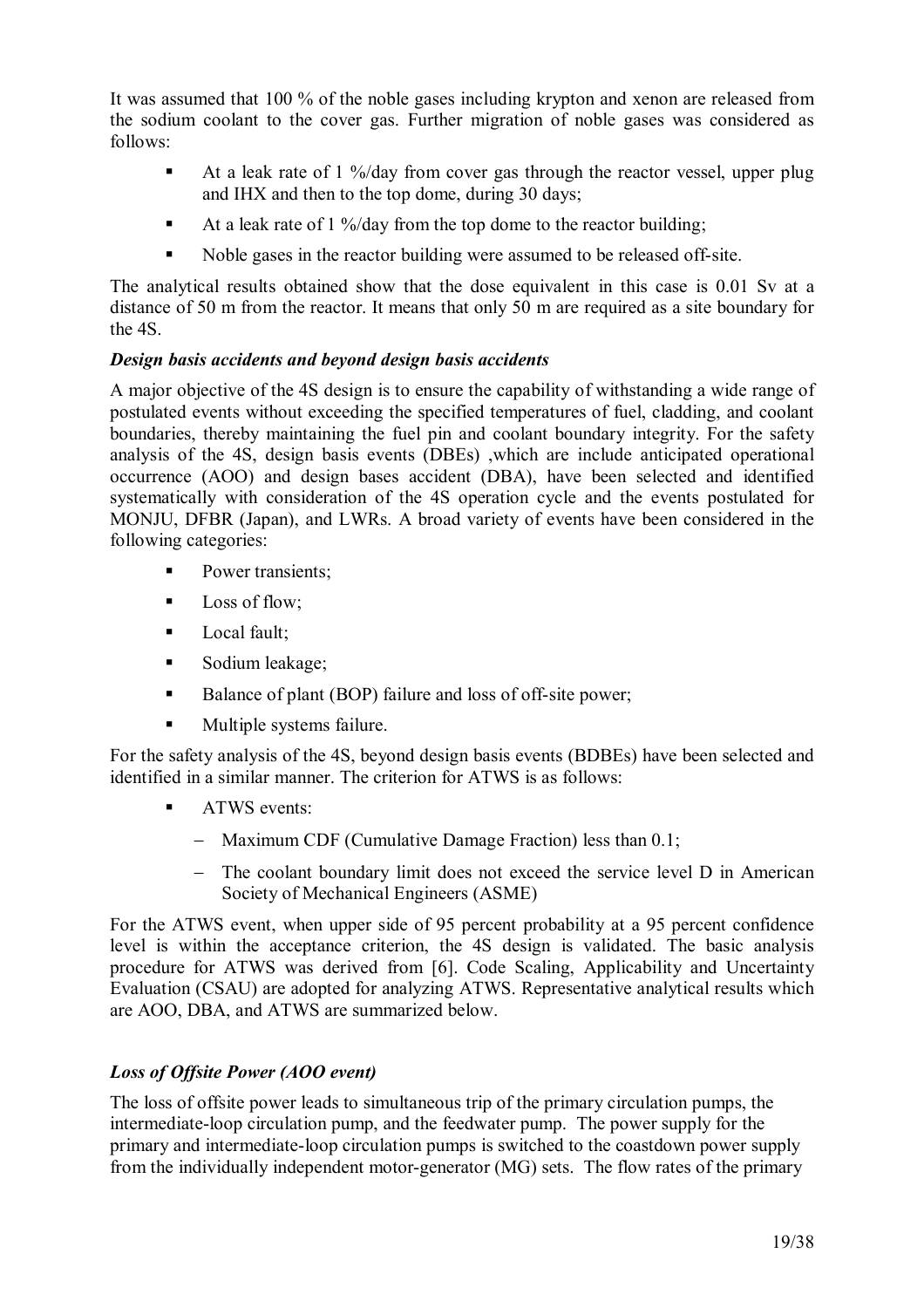and intermediate coolant will then coast down in response to the reduction of the circulation pump head.

A reactor scram is caused by a low signal in the normal bus voltage signal of the reactor protection system. With the occurrence of a scram signal, the reflectors descended and the shutdown rod is inserted and the reactor power drops rapidly. A signal of the reactor protection system also triggers the IRACS residual heat removal start-up, whereby the air-side damper of the air cooler (AC) installed in the intermediate loop is opened and residual heat removal commences. The residual heat of the reactor core is removed by natural circulation in both the primary and intermediate-loop coolant, using both the IRACS AC and the RVACS. The blower associated with the AC and the intermediate-loop circulation pump is then started up by the emergency power supply shortly after the occurrence of the event. This results in the forced circulation of both air flowing into the AC and intermediate-loop coolant, rapidly cooling the reactor to the cold standby state.

The fuel and cladding peak temperature and CDF for 300 seconds are shown in Fig. 10, respectively. The fuel peak temperature and the fuel cladding peak temperature of the hottest pin rises to 635°C and 613°C at a maximum, meaning there is a sufficient margin to the fuel melting point, thus meeting the "no fuel melting" safety acceptance criterion. The CDF value of the hottest pin is  $5.7 \times 10^{-9}$ , which means there is sufficient margin for the safety acceptance criteria specified by the inequality  $\Sigma$ CDF < 0.1, with multiple occurrences considered.

# *Failure of a Cavity Can (DBA event)*

If a cavity can is damaged during reactor operation, positive reactivity is inserted and increases reactor power, resulting in a reactor power high signal from the power-range monitor to the safety protection system.

This results in a scram signal and causes the power supplies of the primary and intermediate loop circulation electromagnetic pumps to switch to the MG-set coastdown power supply. The reflectors descend and the shutdown rod is inserted, resulting in a rapid decrease in reactor power.

Fuel and cladding peak temperature and CDF for 300 seconds are shown in Fig. 11 respectively. The fuel peak temperature and the cladding peak temperature of the hottest pin, which provides a sufficient margin to the fuel melting point for the safety acceptance criteria. The CDF value for the hottest pin is  $1.7x10^{-8}$  in this event, which provides a sufficient margin to  $\Sigma$ CDF < 0.1 of the acceptance criterion, even with one occurrence time considered. Thus, the 4S design meets the acceptance criterion for core coolable geometry.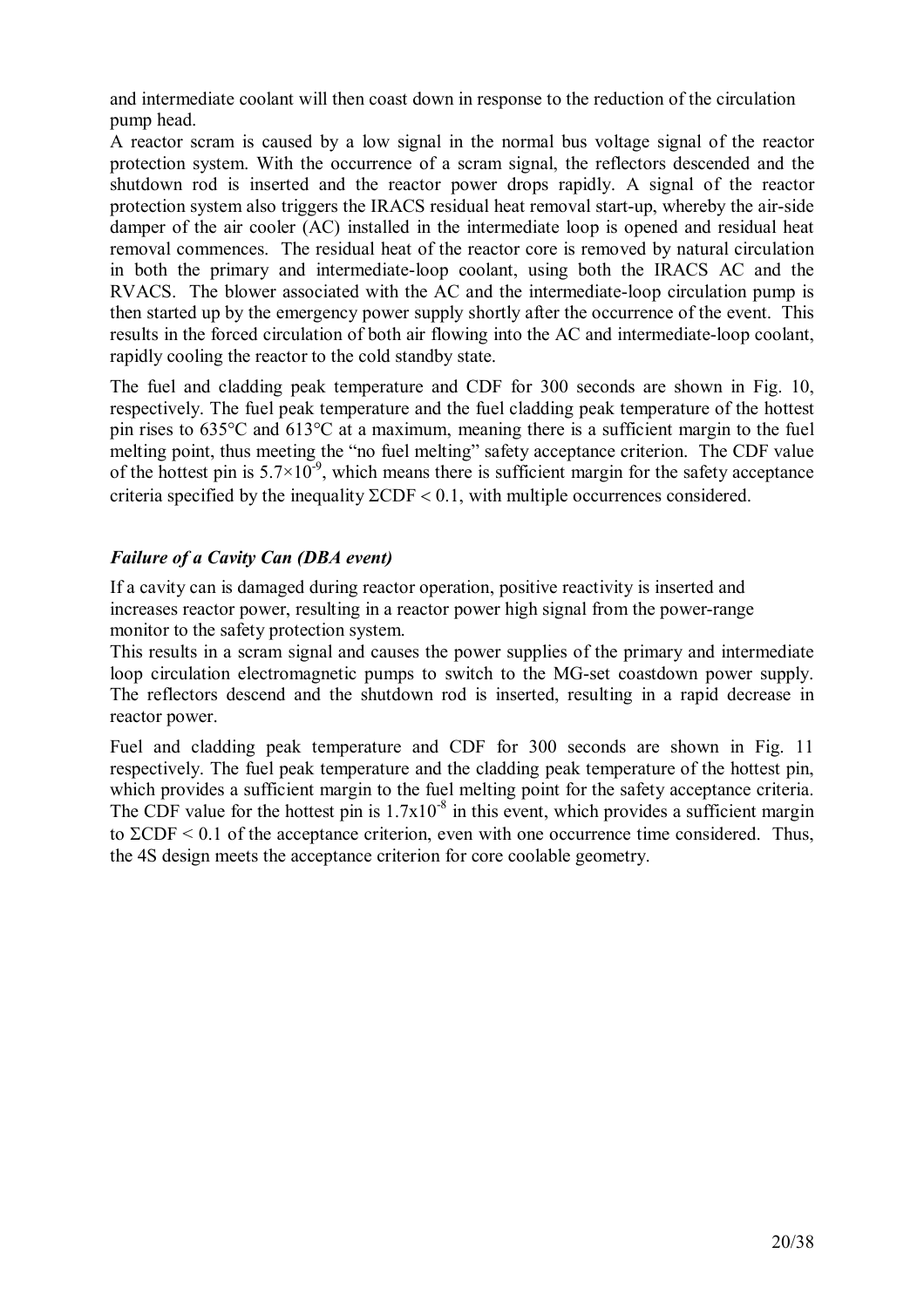



*FIG. 10 Fuel and cladding peak temperature (upper) and CDF (bottom) for 300 seconds (LOSP).*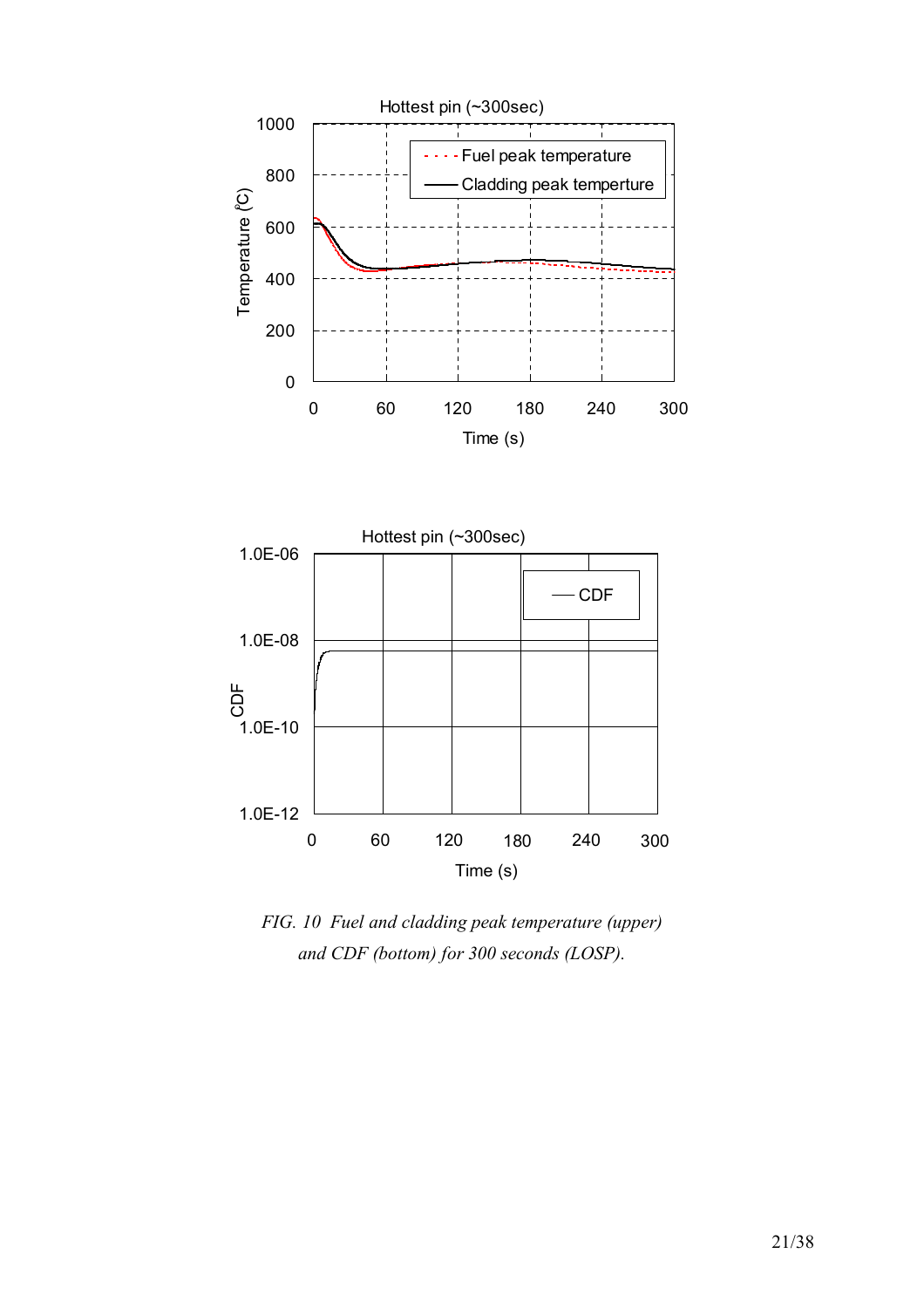



*FIG. 11 Fuel and cladding peak temperature (upper) and CDF (bottom) for 300 seconds (FCC).*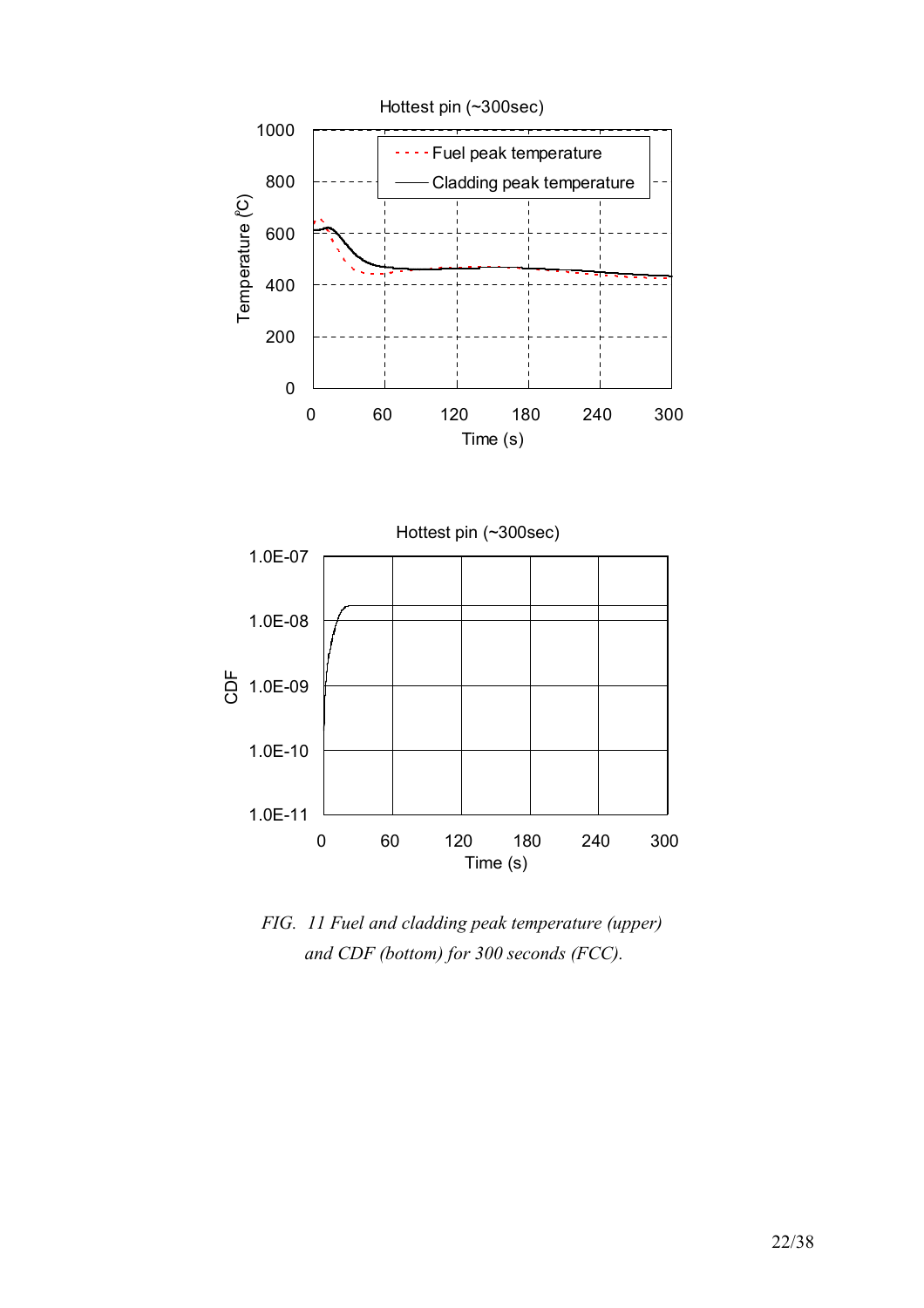# *Loss of Offsite Power without Scram (ATWS event)*

ULOF event is selected as a typical ATWS case [7]. After a metric concerned with safety design is defined as performance factor, a Phenomena Identification Ranking Table (PIRT) is produced in order to select the plausible phenomena that affect the metric. Then a sensitivity analysis is performed for the parameters related to the selected plausible phenomena. Finally the metric is evaluated with statistical methods whether it satisfies the given safety acceptance criteria.

Cladding peak temperature and CDF in ATWS statistical analysis are shown in Fig. 12, respectively. The CDF for the cladding is defined as a metric, and the statistical estimation of the one-sided upper tolerance limit of 95 percent probability at a 95 percent confidence level in CDF is within the safety acceptance criterion;  $CDF < 0.1$ . In this result, upper tolerance limit of 95/95 level of cladding temperature and CDF are  $T_{c95/95} = 798^{\circ}$ C and CDF<sub>95/95</sub> = 0.01, respectively. The result shows that the 4S safety performance is acceptable in the ULOF event.



*FIG. 12 Cladding peak temperature and CDF (ATWS statistical analysis).*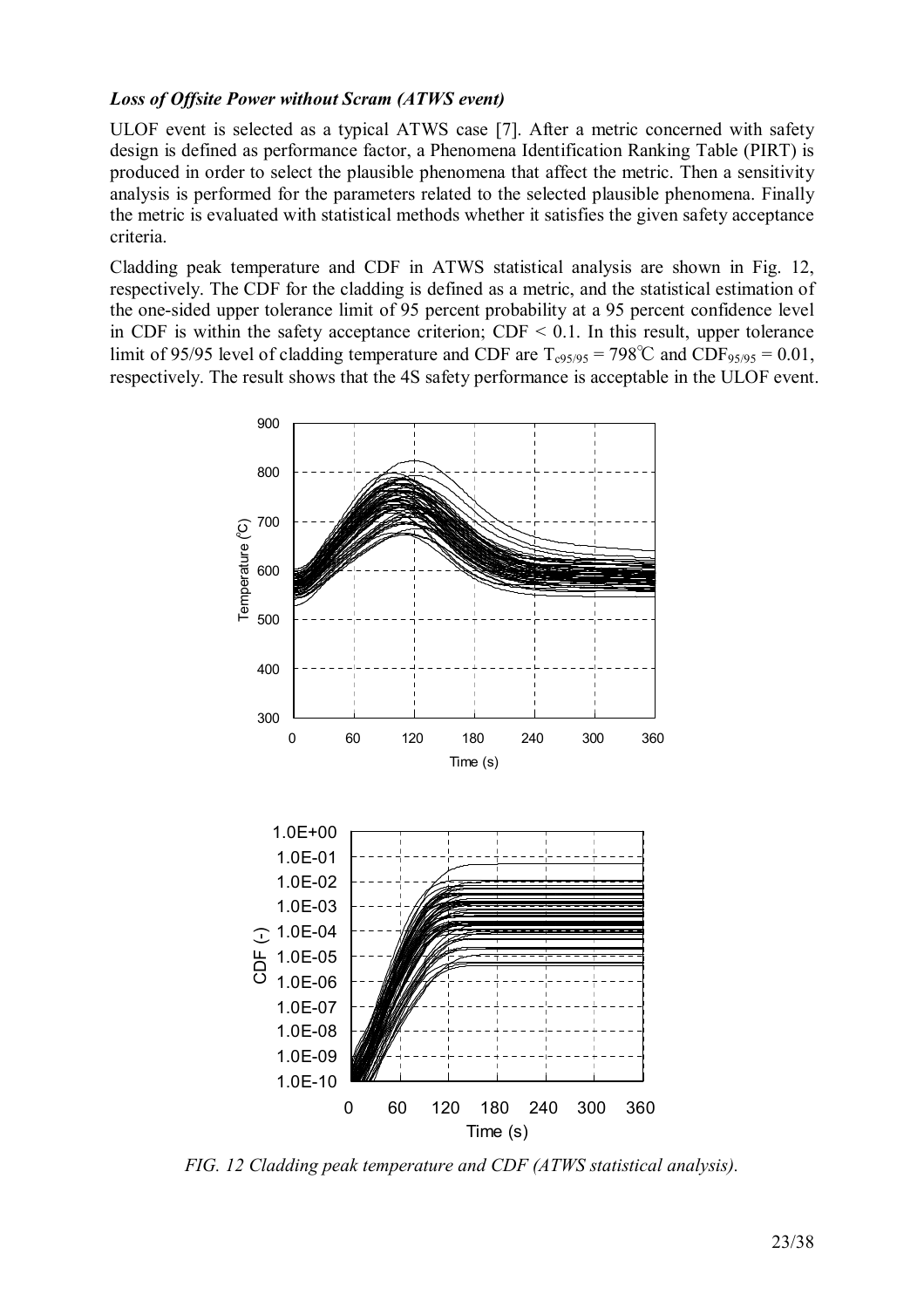# *Safety feature related to Fukushima-Daiichi Accident*

4S has safety feature related to Fukushima-Daiichi Accident as follows,

#### Station black out (SBO)

Core damage is avoidable without any emergency power supplies by passive decay heat removal system with natural circulation, not necessary the pump. There is no limitation for duration time.

### Spent fuel pool

No need for spent fuel pool due to long-term cooling (about 1 year) after the long-term operation (i.e., 30 years) and then stored in dry cask for the 10MWe-4S.

#### Final heat sink in emergency situations

Air is the final heat sink (RVACS and/or IRACS), not depends on water and any emergency power (passive decay heat removal system).

#### Containment system reliability

Containment system is consisted of top dome and guard vessel.

#### **Earthquakes**

Reactor building is supported by seismic isolator.

#### Tsunami / Flood

4S has redundant shutdown system and passive decay heat removal system without external power supply and emergency power system. Reinforced reactor building can be protected from massive water invasion by keeping its water-tightness.

#### Aircraft Hazard

4S is constructed underground.

## **4. Proliferation resistance**

Technical features of the 4S contributing to a high level of proliferation resistance are:

- Uranium based fresh fuel with the  $^{235}$ U enrichment less than 20 % by weight;
- Low plutonium content in the spent fuel, less than 5 % by weight;
- The reprocessing technology available for metal (alloy) fuel, such as U-Zr or U-Pu-Zr, ensures that plutonium is always recovered together with the accompanying minor actinides, which include highly radioactive and radiotoxic nuclides.

Absence of refuelling during the whole core lifetime and low maintenance requirements resulting from continuous operation of a sealed reactor in the course of 30 years provide a substantial physical protection of nuclear material. There is no opportunity for fuel to come out of the thick reactor vessel except for the period of loading at the beginning of the 30-year lifetime and discharge at the end of the lifetime. The number of fuel subassemblies is small (only 18 subassemblies), which makes it easy to monitor and scrutinize all of the subassemblies.

The 4S is designed in a way that there are no facilities or equipment to discharge the fuel subassemblies, or to disassemble the fuel subassemblies into fuel pins and extract nuclear material from the metal fuel slugs. The fuel-handling machine is temporarily provided to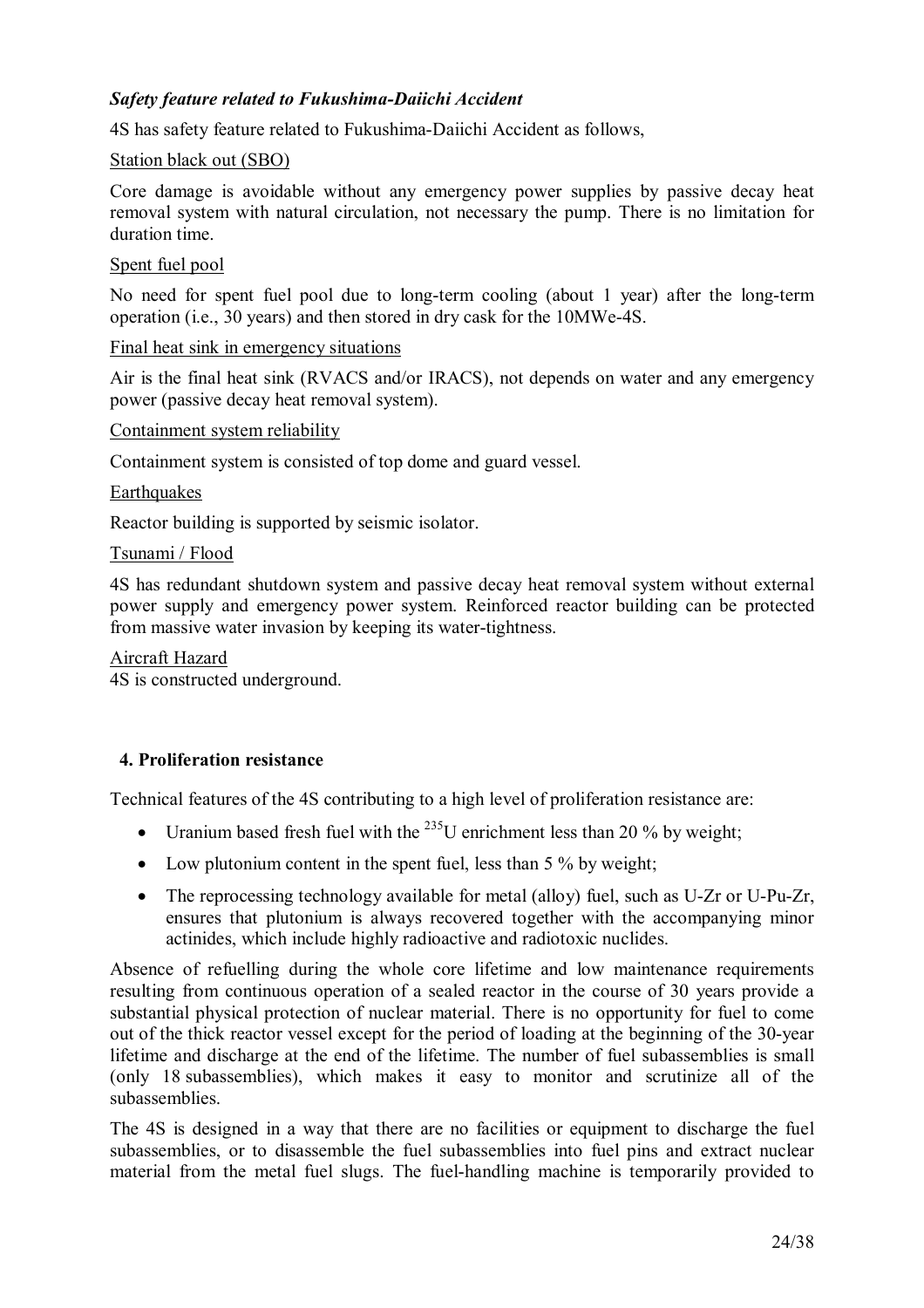discharge spent fuel subassemblies after 30-year operation and only following adequate cooling inside the reactor. The spent fuel subassemblies are then encased in a cask and transported to a geological storage site (in the first phase) or to a recycle centre (in the next phase). Therefore, it would be difficult to perform an undeclared production of fissile material in the 4S just because there is no facility or apparatus available to enable such production.

As for unauthorized use of the fuel-handling machine, this kind of machine is a temporary system for the 4S and would be shared among several 4S sites. There would be no available machine for fuel assembly handling during the operation.

# **5. Safety and Security**

Below-grade siting helps to protect the reactor building from external hazard such as missile or airplane impact (see Fig. 9).

The designers of the 4S consider embedding the whole reactor underground as one of the most natural and substantial methods of physical protection against unauthorized access and external missiles. Other features of the 4S contributing to an enhanced physical protection are as follows:

- No refuelling during the whole reactor lifetime of 30 years;
- The reactor operates completely sealed:
- The operation is automatic without the need of operator actions.

The fundamental concept of the 4S is that of "continuous monitoring" rather than "active operation". The reactor operates using a system of pre-programmed movable reflectors. The plant and component conditions and/or unauthorized access could be continuously monitored.

## **6. Description of Turbine Generator System**

The steam and power conversion system converts the heat produced in the reactor to electrical energy. The 4S plant consists of one reactor and one turbine generator system.

Figure 13 shows a simplified flow diagram for the turbine-generator system. Superheated steam is supplied from the steam generator to the turbine. The steam is exhausted to a condenser. Condensate from the condenser is pumped by one of two 100-percent capacity condensate pumps through a low-pressure feedwater heater train consisting of two heaters in series, and is discharged to a deaerator. From the dearator, feedwater is pumped by one 100-percent capacity feedwater booster pump in series with one 100-percent capacity feedwater pump. After passing through a single high-pressure feedwater heater, it is returned to the steam generator.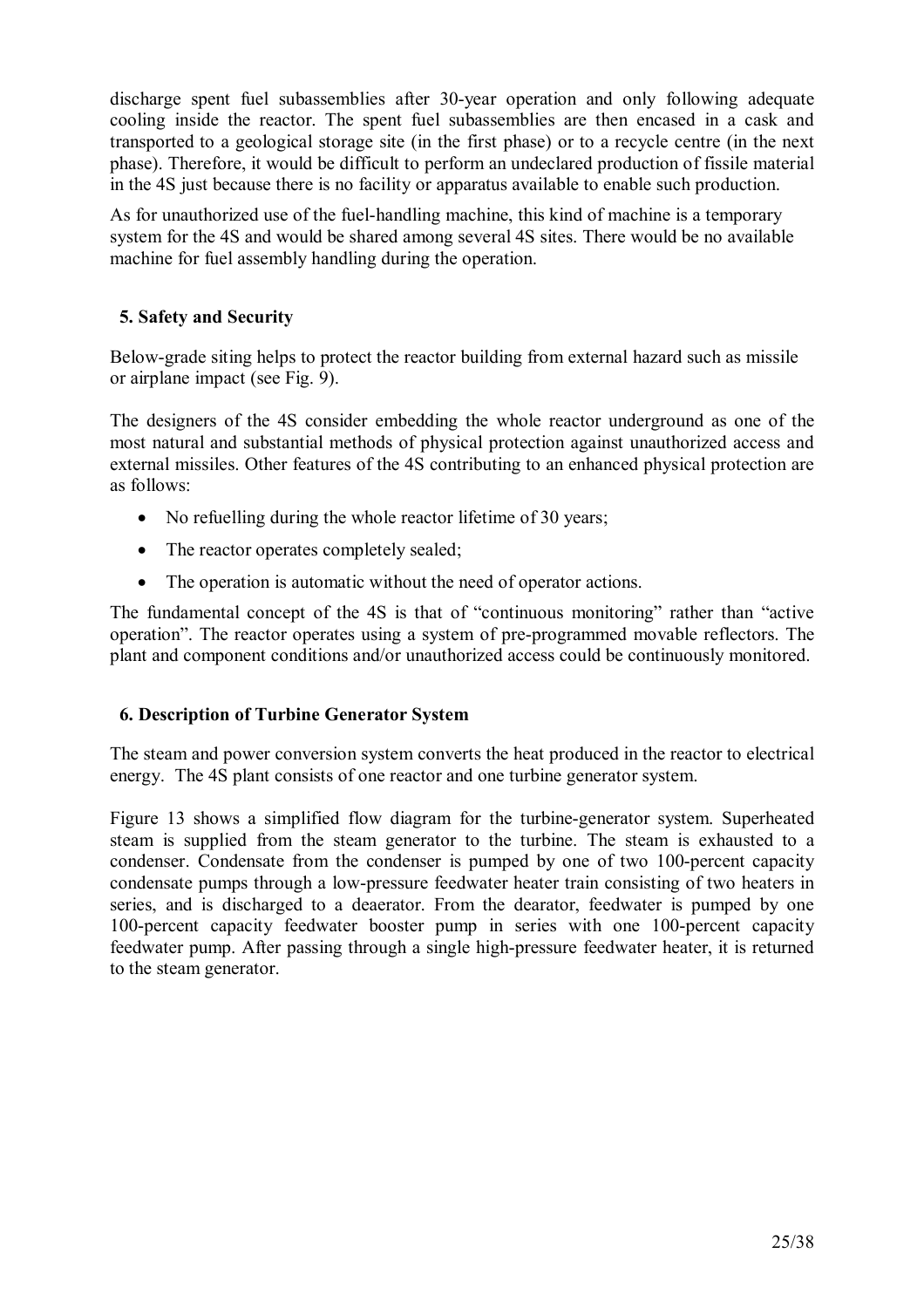

*FIG. 13. Heat removal paths of the 4S*

## **7. Electric and I&C System**

The instrument and control system is composed of system related to safety and the system related to non-safety. The system related to safety includes reactor protection system (RPS), engineering safety feature actuation system, remote shutdown system and other instrumentation system required for safety. As for RPS, the two out of three voter logic is adopted. Sensor, cable and actuator switching breaker associated with RPS are grouped into three groups and they are electrically and physically separated. These systems have the safety class 1E instrumentations. The instrumentation and control system related to non safety system consists of plant control system and interfacing reactor system.

The reactor protection system is actuated when a threshold is attained by any one of the safety-function parameters as follows:

- Reactor core neutron flux
- Liquid sodium level of the reactor vessel
- Supply voltage/current of primary EM pumps
- Primary outlet temperature of IHX
- Voltage of power line
- Seismic acceleration

Figure 14 shows reactor protection system sensors for above parameters. All sensors are located in the primary system.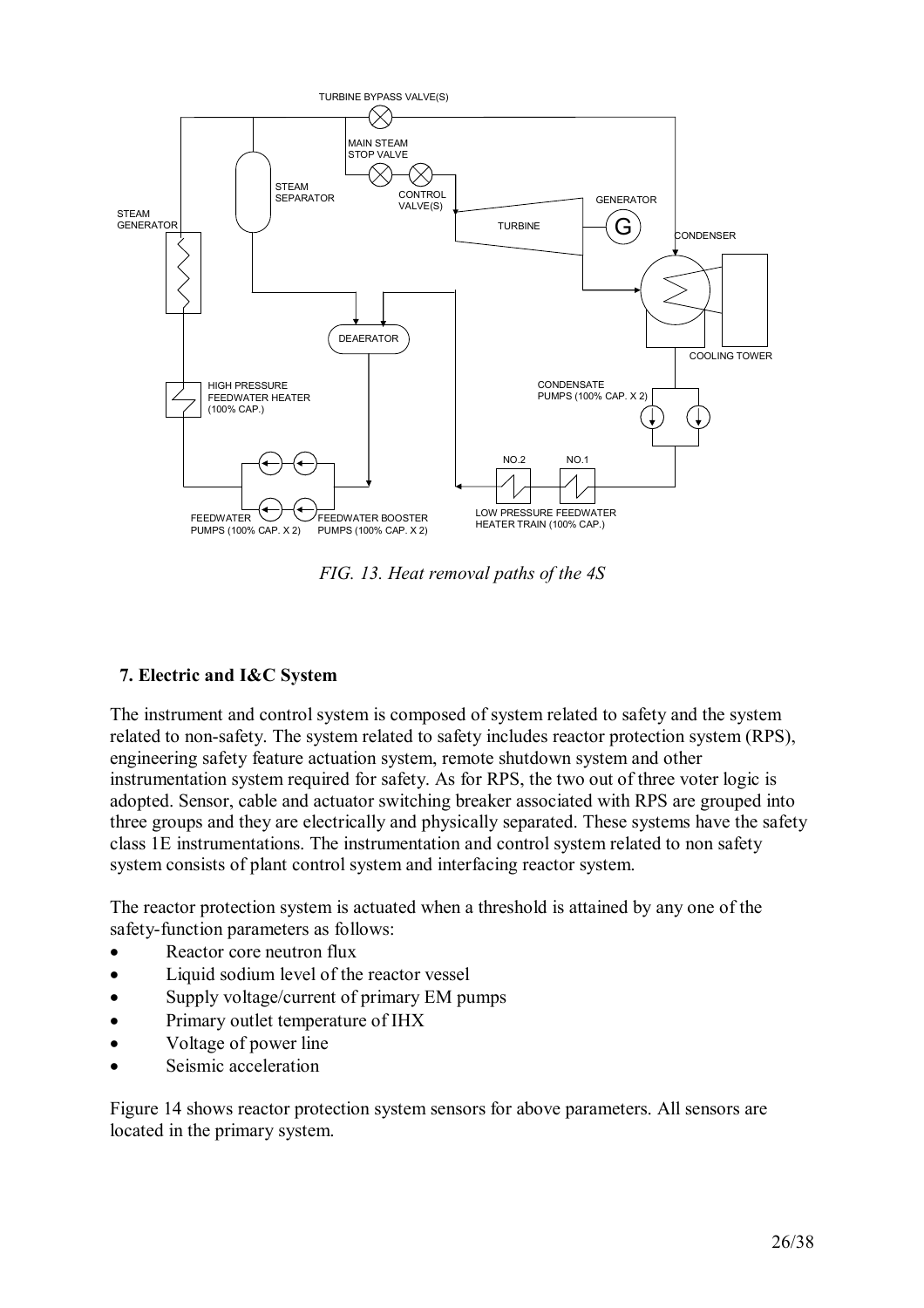

*FIG. 14. Reactor protection system sensors* 

## **8. Spent Fuel and Wastage Management**

A metal uranium fuel is used for the 4S. Viewed from the current situation regarding the capacity of actual reprocessing facilities for metal fuel, in the first phase of the 4S spent fuel would be stored/cooled and then preserved geologically in medium or long-term storage. In other words, a once-through fuel cycle is assumed for the first phase of the 4S.

In the next phase, spent fuel from the 4S or other reactors including LWRs could be reprocessed using pyro-process technology developed at ANL (USA) and/or CRIEPI (Japan). In this phase, plutonium and MA recovered from spent fuel could be used as fresh fuel for the 4S. To put it short, in the next phase, the 4S would be operated in a closed nuclear fuel cycle.

The 4S can be configured for a variety of alternative fuel cycle options to meet actual demands of its users. These include a plutonium or Trans-uranium (TRU) burner option using a metal fuel such as a U-Pu-Zr alloy or using inert materials to avoid further production of plutonium from the installed <sup>238</sup>U [8, 9].

## **9. Plant Layout**

The plant layout of the 4S is optimized to meet various functional needs; the requirements for safety, radiation zoning, and piping and cabling; construction requirements; and access and security considerations. The general philosophy of the 4S plant layout is as follows:

- Efficient space utilization and minimization of volume of the buildings;
- Horizontal seismic isolation for the reactor building;
- An embedded reactor building, securing that the reactor is earth-sheltered;
- Lightweight buildings to assure a high degree of transportability in construction;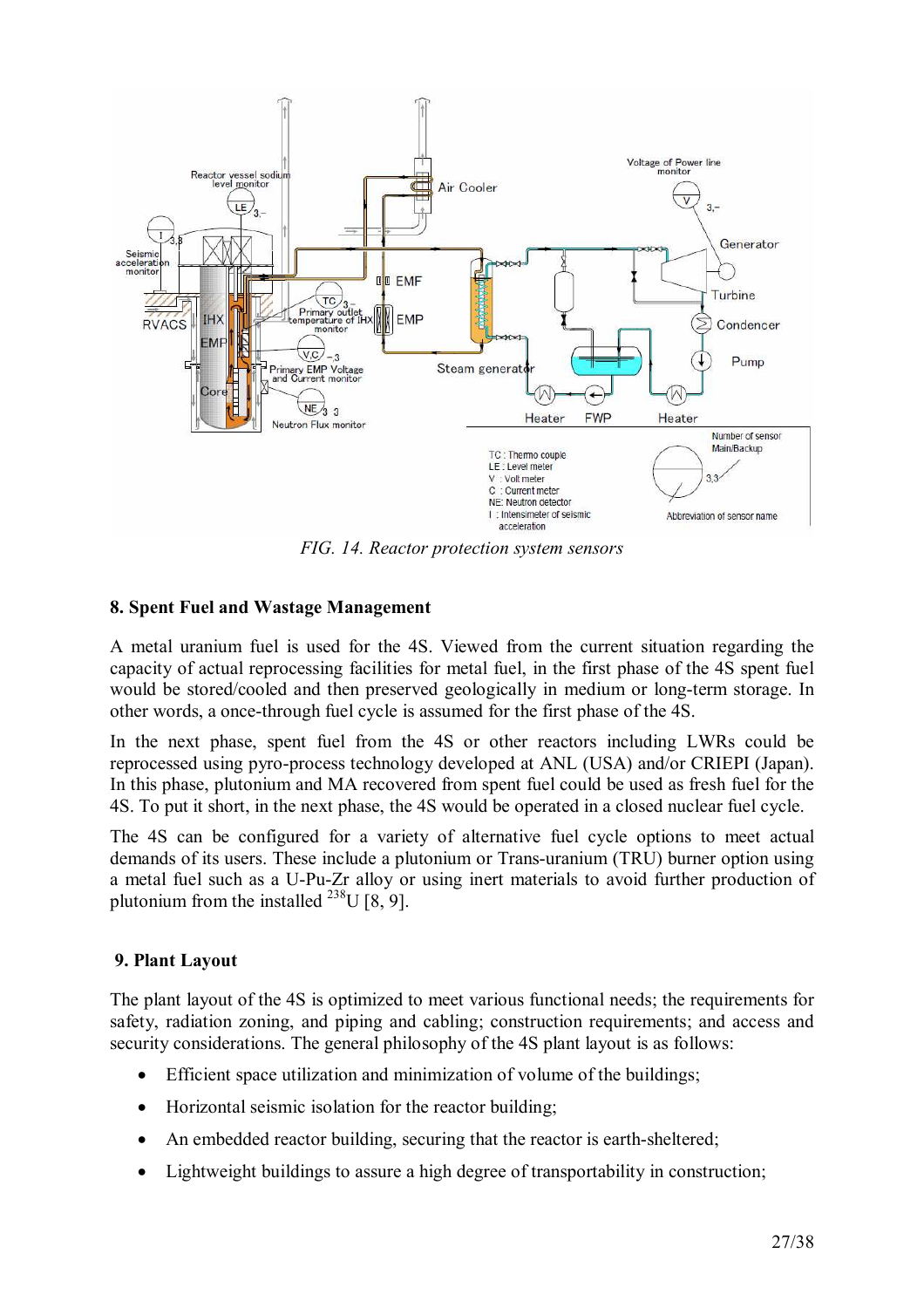• The secondary sodium loop area is categorized as a "non-controlled area"; to achieve this, a sufficient shielding of the IHX is to be provided.

Vertical cross-sectional view of the 4S plant is given in Fig. 15.



*FIG. 15. Vertical cross-section of the 4S plant of 10 MW(e).* 

## **10. Plant Performance**

## *10.1. Economics and maintainability*

The inherent and passive safety features, the operation without on-site refuelling, lower projected maintenance and operating requirements, plant transportability in construction scheme and projected lower busbar costs of the 4S could facilitate its deployment in developing countries with limited technological resources. However, as the first step, the 4S design should be approved and certified for production in series by a regulatory body in a developed country.

The main design features of the 4S supporting a reduction of its capital cost is as follows:

• Reduced volume and weight of materials achieved by the use of simple systems and structures (the concepts of simple operation, simple inspection and strong reliance on inherent safety features are supported by the use of simple systems and structures);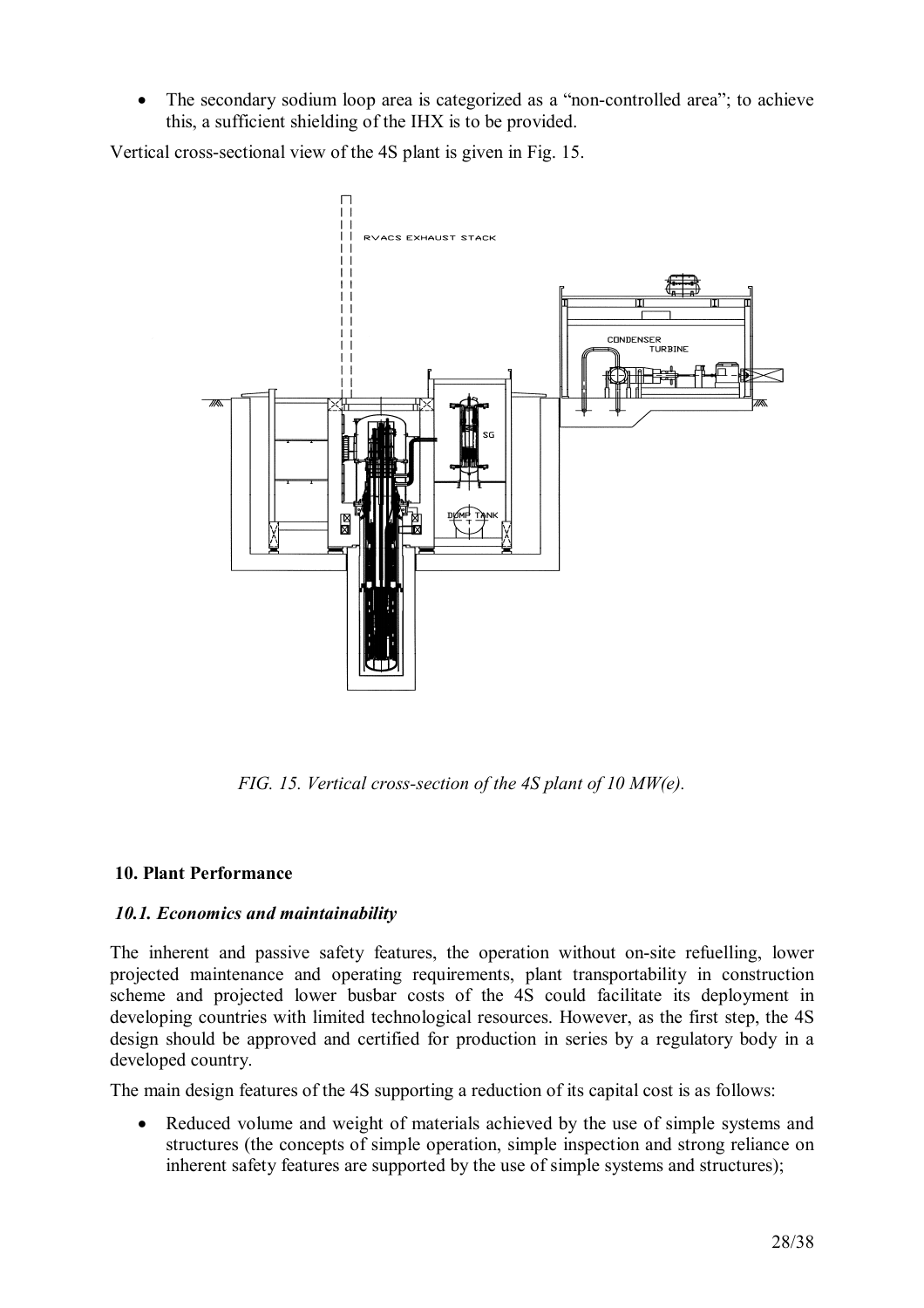- Passive principles of reactor operation; the operation of almost all systems of the 4S is based on natural phenomena, taking the advantage of small reactor size;
- Shop fabrication and transportability of the reactor building including the SG and the reactor, resulting in a reduced site construction load and a shorter construction period of approximately 12 months.

For example, the absence of a necessity of fuel reloading and shuffling (for a period of 30 years) eliminates the need of a permanent fuel handling system, which could be substituted by a demountable temporary system, which would be shared among several 4S plants. Therefore, the 4S reactor has no control rods, drive mechanisms or upper internal structure (UIS). The RVACS and IRACS are a completely passive system using air naturally circulated around the guard vessel and is a final heat sink in one of the shutdown heat removal systems. In heating, ventilating, and air conditioning (HVAC), there is no need to use systems with seawater as an ultimate heat sink; a system of heat release to the air will be sufficient for this purpose because of the small thermal output of the plant.

The 4S is being designed to operate safely without active involvement of the plant operators. The design features to support such operation are as follows:

- Burn-up reactivity swing is automatically compensated by the fine motion reflectors;
- There is no need in reloading and shuffling of fuel in the course of 30 years;
- A reduction in maintenance requirements achieved by adopting static devices such as EM pumps or static devices continuously monitored by simple systems;
- Reduction of in-service inspections (ISI) achieved by taking advantage of the non-pressurized systems of a sodium cooled reactor and by applying a "continuous monitoring" process based on "leak before break (LBB)" detection to ensure safety of the 4S.

During the 4S operation, the operation personnel are required only for monitoring or checking. There might be a possibility of reducing a security effort because of the earth-sheltered embedded plant (see Fig. 9). If this would be authorized through discussion with the regulatory side, the O&M costs could be further reduced from the current estimation.

## *10.2. Provisions for sustainability, waste management, and minimum adverse environmental impacts*

In the next phase of the 4S, when recovered plutonium and MA would become politically and commercially available because of the shortage of natural fissile materials, fresh fuel consisting of the reprocessed fissile materials and depleted or natural uranium could be installed in the 4S. A fast neutron spectrum of the 4S avoids the degradation of fissile materials through burn-up; therefore, the recovery process for the spent fuel of the 4S could be repeated many more times than for LWRs, resulting in a higher degree of natural uranium utilization.

Radioactive waste is mainly generated through the cleanup of equipment or those reactor internals that are used in the primary sodium (with such cleanup being performed for maintenance, repair or exchange). The absence of refuelling during 30 years and the resulting reduced maintenance requirements for a sealed reactor would facilitate a considerable reduction in the radioactive gas, liquid and solid wastes.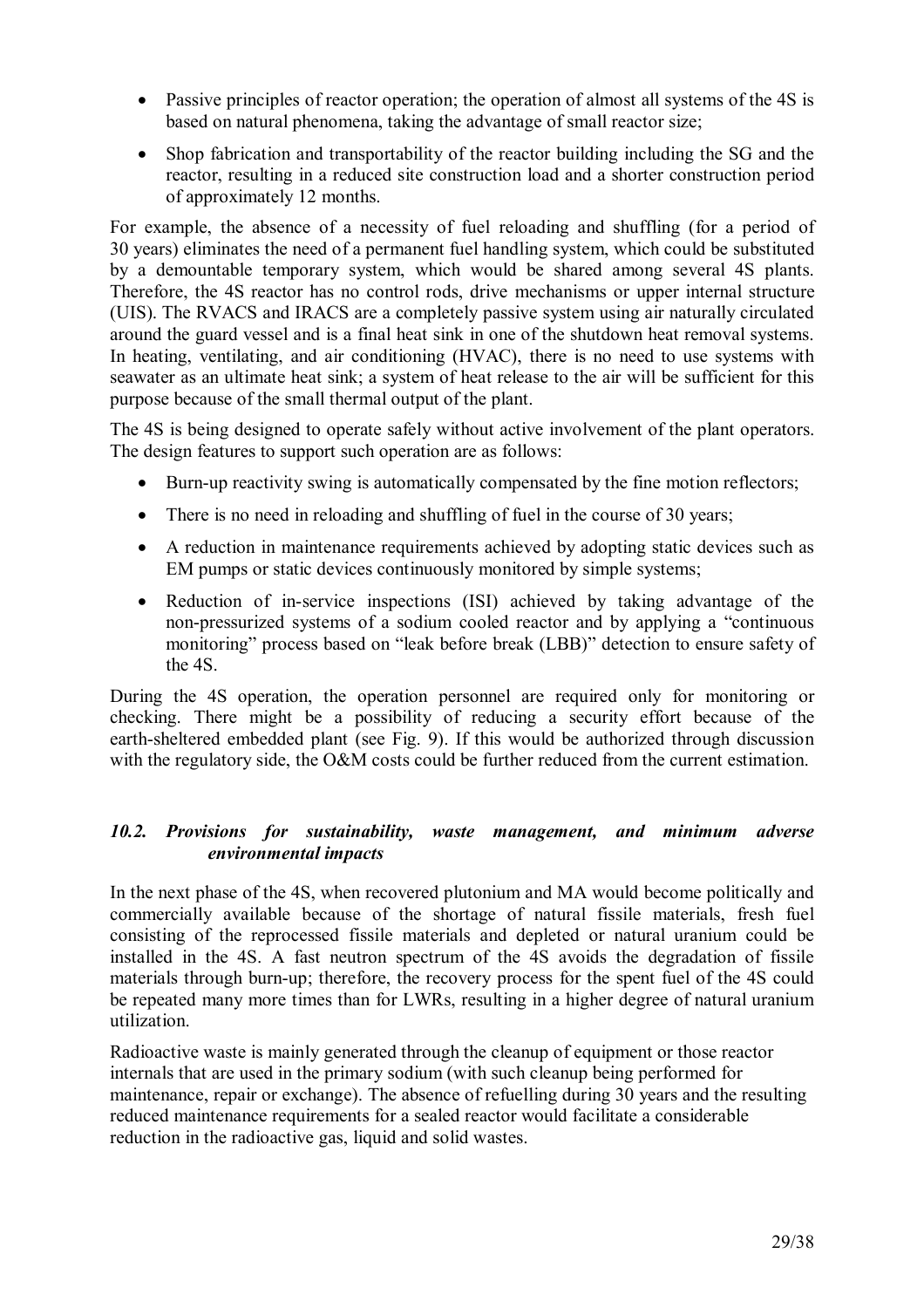# **11. Development Status of Technologies Relevant to the NPP**

In remote areas, there is a demand for a power supply technology free from the burden of fuel transportation. Also, there is an underlying request for robust energy systems and a flexible energy supply to secure the energy independence of these areas. The 4S, a fast reactor without on-site refuelling, is a concept suiting the first request; it could also suit the second one if the energy is used diversely, such as for hydrogen production.

The HTE is an appropriate method to produce hydrogen when coupled with the 4S, because HTE operates under a wide range of temperatures without emitting carbon dioxide due to the use of water as a feedstock.

The electrolysis of water is performed by introducing energy (∆H) to a solid oxide electrolysis cell (SOEC) with high temperature steam, as shown in the equations below:

$$
H_2O \longrightarrow H_2 + 1/2O_2 - \Delta H
$$
  
\n
$$
\Delta H = \Delta G + T\Delta S
$$
\n(1)

In these equations, ∆G is provided by electricity and T∆S is provided by heat.

Figure 16 shows a schematic drawing of hydrogen production by the HTE coupled with the 4S. The nuclear reactor of the 4S generates heat, a turbine-generator converts part of this heat to electricity, and the residual heat is transported to the HTE system. The electricity is used as power supply for the SOEC (via the rectifier) and is also delivered to the grid.

The maximum hydrogen production rate is estimated at around  $14\,000\,$  Nm<sup>3</sup>/hour with a reactor of 130 MW(th) and around 3000 Nm<sup>3</sup>/hour with a reactor of 30 MW(th).



*FIG. 16. Schematic of hydrogen and oxygen production by the 4S with HTE.*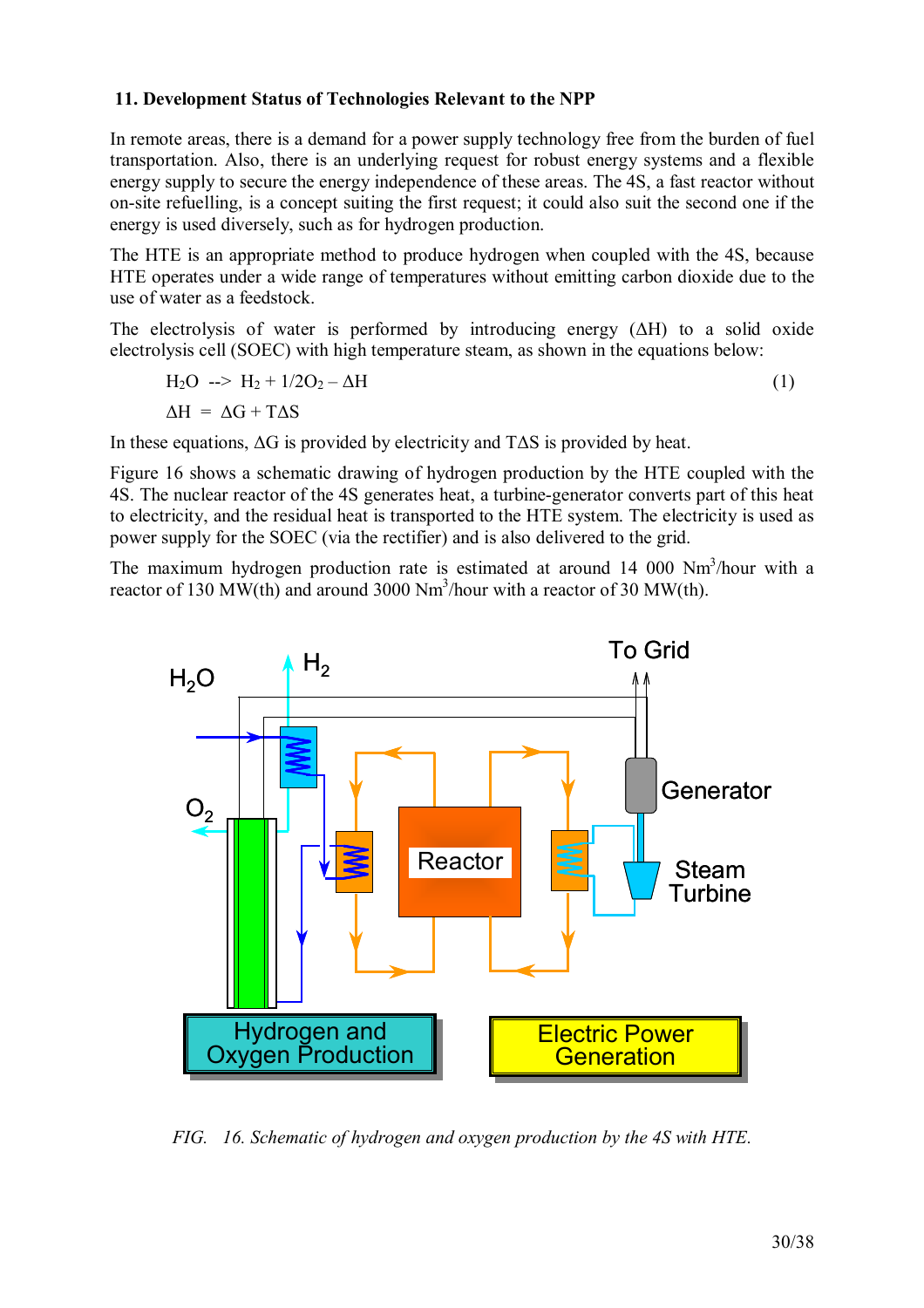The plant can also be configured to produce potable water using a two-stage reverse osmosis system for seawater desalination. The amount of potable water produced could also be selected in response to demand at each site, but the maximum capabilities of two types of the 4S to produce potable water are 34 000  $\text{m}^3/\text{day}$  and 170 000  $\text{m}^3/\text{day}$  respectively, when all generated energy is utilized for desalination. The selected system for seawater desalination is described in detail in [10] and [11].

In the abovementioned way, the 4S can produce hydrogen and, at the same time, supply electricity to the grid. The amount of electricity supplied to the grid and the volume of hydrogen production can be easily changed to meet the demand. When electricity demand is low, more hydrogen could be produced and stored as a reserve energy source.

By using this system, the independence of energy sources in remote areas becomes possible. Also, because oxygen is produced simultaneously by the HTE, the industries making use of the oxygen could be developed in the vicinity of the 4S plants.

# **12. Deployment Status and Planned Schedule**

A list of enabling technologies relevant to the 4S and status of their development are given in Table 6 [12]. The performance test of EM pump and test of passive back-up power system was done in 2010. SG and the relevant technology have been developed.

| <b>DESIGN FEATURE</b>                        | <b>VERIFICATION ITEM</b>                                               | <b>REQUIRED TESTING</b>                                  | <b>STATUS</b> |
|----------------------------------------------|------------------------------------------------------------------------|----------------------------------------------------------|---------------|
| Long cylindrical core<br>with small diameter | Nuclear design method of<br>reflector control core with                | Critical experiment                                      | Done          |
| Reflector controlled core                    | metallic fuel                                                          |                                                          |               |
| High volume fraction<br>metallic fuel core   | Confirmation of pressure<br>drop in fuel subassembly                   | Fuel hydraulic test                                      | Done          |
| Reflector                                    | Reflector drive mechanism<br>with fine movement                        | Test of reflector<br>drive mechanism                     | Done          |
| <b>RVACS</b>                                 | Heat transfer characteristic<br>between vessel and air                 | Heat transfer test of<br><b>RVACS</b>                    | Done          |
| <b>EM</b> Pump                               | Structural integrity<br>Stable characteristics                         | Sodium test of EM<br>pump                                | Done          |
| Steam generator<br>(Double wall tubes)       | Structural integrity<br>Heat transfer characteristic<br>Leak detection | Sodium test of<br>steam generator<br>Leak detection test | Ongoing       |
| Seismic isolation                            | Applicability to nuclear<br>plant                                      | Test of seismic<br>isolator                              | Done          |

## TABLE 6. ENABLING TECHNOLOGIES RELEVANT TO THE 4S

Toshiba is conducting the detailed design and safety analysis for design approval for 4S reactor. In parallel, Toshiba is continuing to look for customers.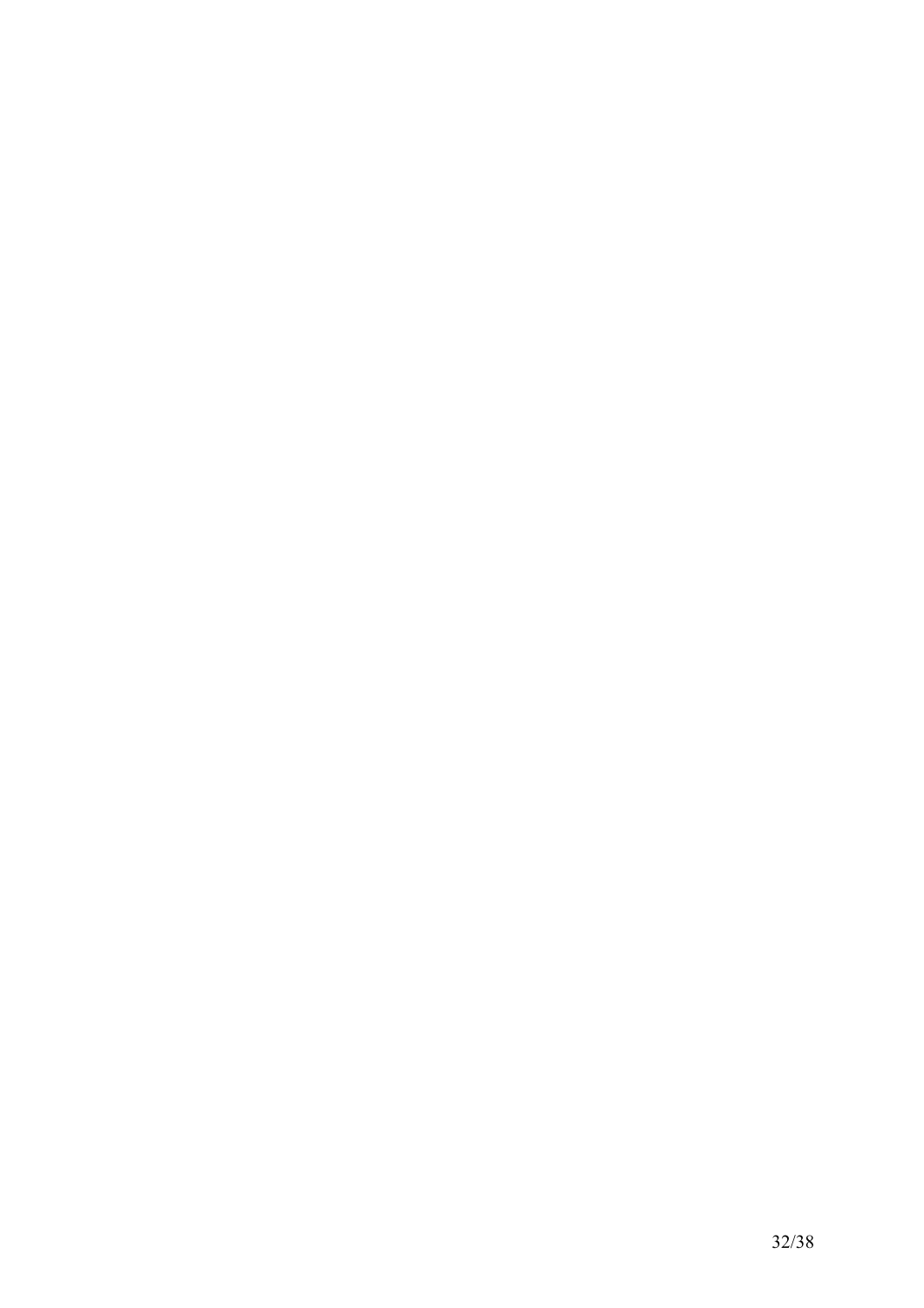#### **REFERENCES**:

[1] HATTORI, S., HANDA, N., Use of super-safe, small and simple LMRs to create green belts in desertification area, Transactions of the American Nuclear Society (ANS), vol. 60, pp. 437 (1989).

[2] S. J. Ball, et al., "Next Generation Nuclear Plant Phenomena Identification and Ranking Tables (PIRTs)," NUREG/CR-6944, U.S. NRC, March 2008.

[3] Regulation of Advanced Nuclear Power Plants; Statement of Policy (73FR26349)

[4] WADE, D.C., et al., ENHS: the encapsulated nuclear heat source - a nuclear energy concept for emerging worldwide energy markets, ICONE-10 (Proc. of 10<sup>th</sup> Int. Conf. on Nuclear Engineering, Arlington VA, US, 2002), ICONE-10-22202, ASME.

[5] BROWN, N. W., et al., Liquid metal cooled reactors and fuel cycles for international security, ICONE-11 (Proc.  $11<sup>th</sup>$  Int. Conf. on Nuclear Engineering, Tokyo, Japan, 2003), ASME.

 [6] U.S. NRC Regulatory Guide 1.157, "Best-Estimate Calculations of Emergency Core Cooling System Performance," May 1989

 [7] Ishii, K, et al., Development of 4S and related technologies (3) Statistical Evaluation of Safety Performance of 4S on ULOF Event, ICAPP'09 (Proc. Of 2009 Int. Cong. On Advances in Nuclear Power Plants)

 [8] AOKI, K., et al., A feasibility study on TRU burning in a small fast reactor with negative sodium void worth, ICENES'93 (Paper presented at the 7th Int. Conf. on Emerging Nuclear Energy Systems, Makuhari, Chiba, Japan, September 20-24, 1993).

 [9] AOKI, K., Hattori, S., Long term Pu storage and MA burning in a small fast reactor", GLOBAL'95, France (1995).

[10] HATTORI, S., MINATO, A., Application of super safe small and simple reactor for nuclear desalination in the desertification area, Tech. Responses to Global Environmental Challenges (Paper presented at Conf. in Kyoto, Japan, Nov., 1991).

[11] HATTORI, S., MINATO, A., Human welfare by nuclear desalination using super-safe, small and simple reactors (4S), Desalination, 99, pp. 345-365 (1994).

[12] Kato, R, et al., Steam generator and electromagnetic pump for the 4S reactor, Transactions vol. 100, pp. 778-779, 2009 Annual Meeting, Atlanta, USA (2009)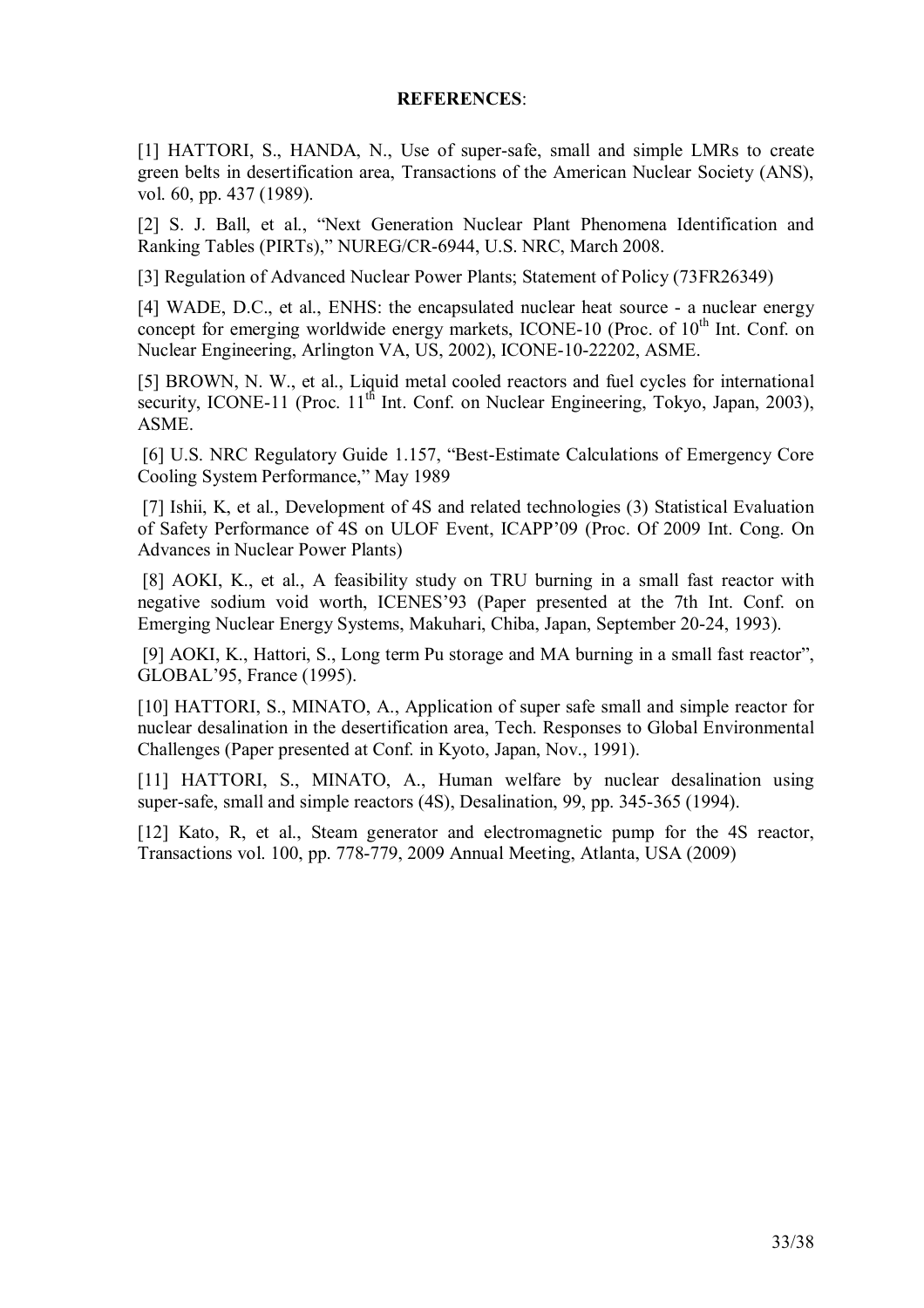# **APPENDIX A**

# **Summarized Technical Data**

Summarized technical data of 4S is shown in Table A-1.

| General plant data                          |                                |  |
|---------------------------------------------|--------------------------------|--|
| Reactor thermal output                      | $30$ MW $(th)$                 |  |
| Power plant output, gross                   | $10$ MW $(e)$                  |  |
| Power plant output, net                     | $10$ MW $(e)$                  |  |
| Power plant efficiency, net                 | 95 %                           |  |
| Mode of operation                           | Base load or load follow       |  |
| Plant design life                           | 30 years                       |  |
| Plant availability target                   | 95 %                           |  |
| Seismic design, Safe Shutdown               |                                |  |
| Earthquake PGA, g                           | 0.3 <sub>g</sub>               |  |
| Primary Coolant material                    | Sodium                         |  |
| Power Circuit Coolant material              | Water                          |  |
| Intermediate Coolant material, if           |                                |  |
| applicable                                  | Sodium                         |  |
| Moderator material, if applicable           | n/a                            |  |
| Type of Cycle                               | Indirect                       |  |
| Thermodynamic Cycle                         | Rankine                        |  |
| Non-electric applications:                  |                                |  |
| Potable water                               | $1417 \text{ m}^3$ /hour       |  |
| Process steam                               | n/a                            |  |
| Heat (for district heating or industrial)   | n/a                            |  |
| Hydrogen                                    | $3000 \text{ m}^3/\text{hour}$ |  |
| Other                                       | n/a                            |  |
| <b>Safety goals</b>                         |                                |  |
| Core damage frequency                       |                                |  |
| Large early release frequency               |                                |  |
| Other, if Applicable                        |                                |  |
| Occupational radiation exposure             |                                |  |
| Operator Action Time (Grace period)         |                                |  |
| <b>Economic goals</b>                       |                                |  |
| Mode of deployment                          |                                |  |
| Levelized Unit Electricity Cost for n-th of |                                |  |
| a kind plant                                |                                |  |
| Levelized Unit Cost of a non-electrical     |                                |  |
| product for n-th of a kind plant            |                                |  |
| <b>Reactor Core</b>                         |                                |  |
| Active core height                          | 2.5 <sub>m</sub>               |  |
| Equivalent core diameter                    | $0.95$ m                       |  |
| Average linear heat rate                    | $3.9$ kW/m                     |  |
| Average fuel power density                  | 3.42 kW/kgU                    |  |
| Average core power density                  | $16.9 \text{ MW/m}^3$          |  |

Table A-1 Summarized technical data of 4S (10MW)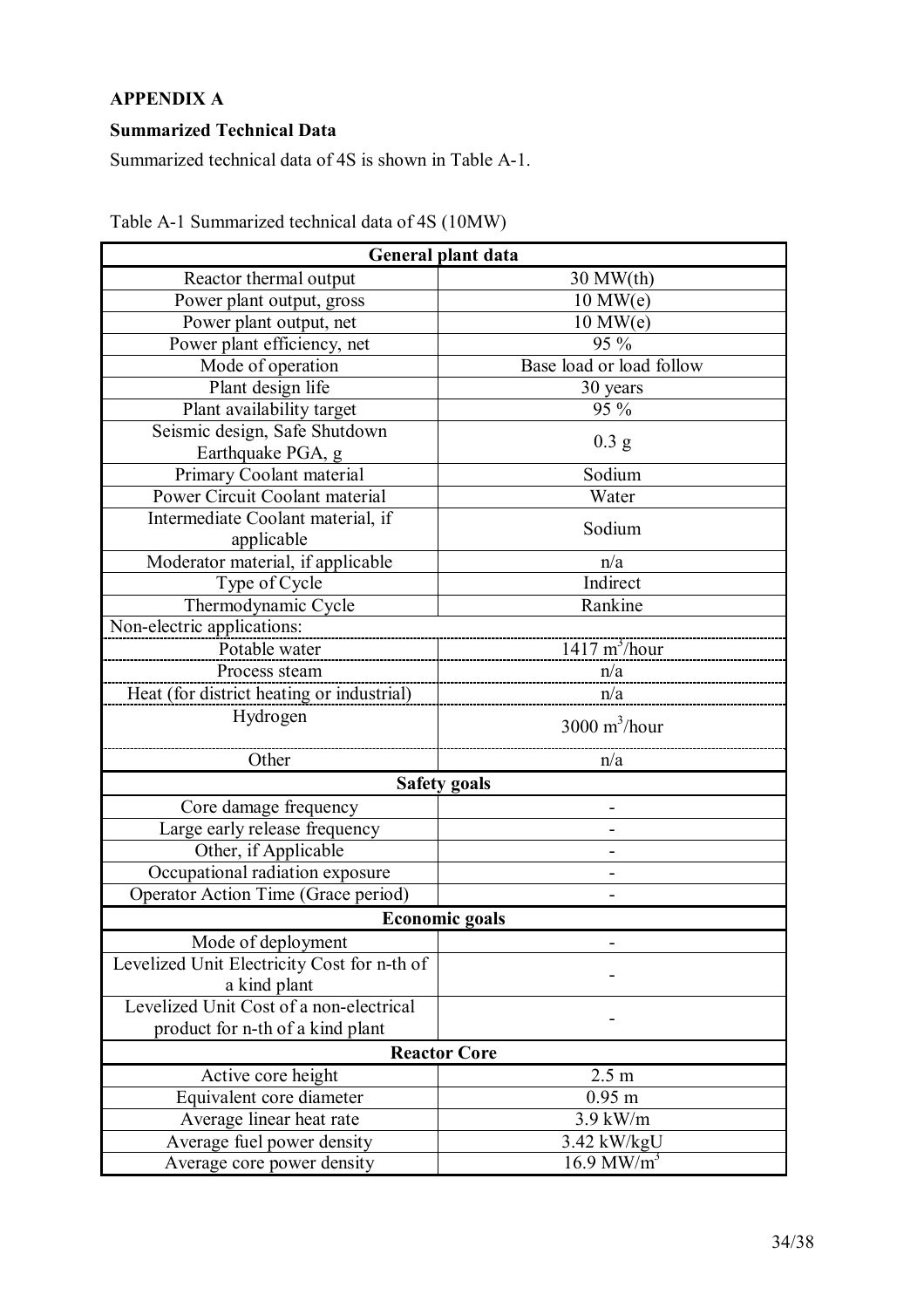| Fuel material                                                                      | $U-10Zr$                       |  |
|------------------------------------------------------------------------------------|--------------------------------|--|
| Fuel element type                                                                  | Metal                          |  |
| Cladding material                                                                  | $HT-9$                         |  |
| Outer diameter of fuel rods                                                        | 14.0 mm                        |  |
| Lattice geometry                                                                   | Triangular                     |  |
| Number of fuel elements in fuel assembly                                           | 169                            |  |
| Number of fuel assemblies                                                          | 18                             |  |
| Enrichment of reloaded fuel in                                                     | 17 / 19 Weight %               |  |
| equilibrium core                                                                   | (inner/outer)                  |  |
| Fuel cycle length                                                                  | n/a                            |  |
| Average discharge burn-up of fuel                                                  | 34 MWd/kg                      |  |
| Burnable absorber (mode of use/material)                                           | n/a                            |  |
|                                                                                    | Axially movable reflectors     |  |
| Mode of reactivity control                                                         | Fixed absorber                 |  |
|                                                                                    | Axially movable reflectors     |  |
| Mode of reactor shut down                                                          | Shutdown rod                   |  |
| Absorber material                                                                  | Hf                             |  |
| Soluble neutron absorber, if any                                                   | n/a                            |  |
| Other                                                                              | n/a                            |  |
|                                                                                    | <b>Primary Coolant System</b>  |  |
| Primary coolant flow rate                                                          | $152$ kg/s                     |  |
| Reactor operating pressure                                                         | $0.3$ MPa                      |  |
| Core coolant inlet temperature                                                     | 355 °C                         |  |
| Core coolant outlet temperature                                                    | 510 °C                         |  |
|                                                                                    |                                |  |
| <b>Intermediate Coolant System</b><br>Intermediate coolant flow rate<br>$134$ kg/s |                                |  |
| Intermediate coolant operating pressure                                            | $\overline{0.55}$ MPa          |  |
| Intermediate coolant minimum                                                       |                                |  |
| temperature                                                                        | $310^{\circ}$ C                |  |
| Intermediate coolant maximum                                                       |                                |  |
| temperature                                                                        | 485 °C                         |  |
|                                                                                    | <b>Power Conversion system</b> |  |
| Working medium                                                                     | Water                          |  |
| Working medium flow rate at nominal                                                |                                |  |
| conditions                                                                         | $12.7$ kg/s                    |  |
| Working medium pressure/temperature                                                |                                |  |
| (Steam condition)                                                                  | 10.5 MPa / 453 °C              |  |
| Working medium supply <sup>1</sup> flow rate at                                    |                                |  |
| nominal conditions                                                                 | n/a                            |  |
| Working medium supply temperature                                                  | n/a                            |  |
|                                                                                    | <b>Reactor Vessel</b>          |  |
| Inner diameter of cylindrical shell                                                | 3500 mm                        |  |
| Wall thickness of cylindrical shell                                                | $25 \text{ mm}$                |  |
| Total height, inside                                                               | 24000 mm                       |  |
| Base material                                                                      | Type 304 stainless steel       |  |
| Design pressure/temperature                                                        | 0.3 MPa / 550 $^{\circ}$ C     |  |
|                                                                                    |                                |  |
| Transport weight                                                                   |                                |  |

 $1$  *Working medium supply = feedwater* in case of a steam cycle

 $\overline{a}$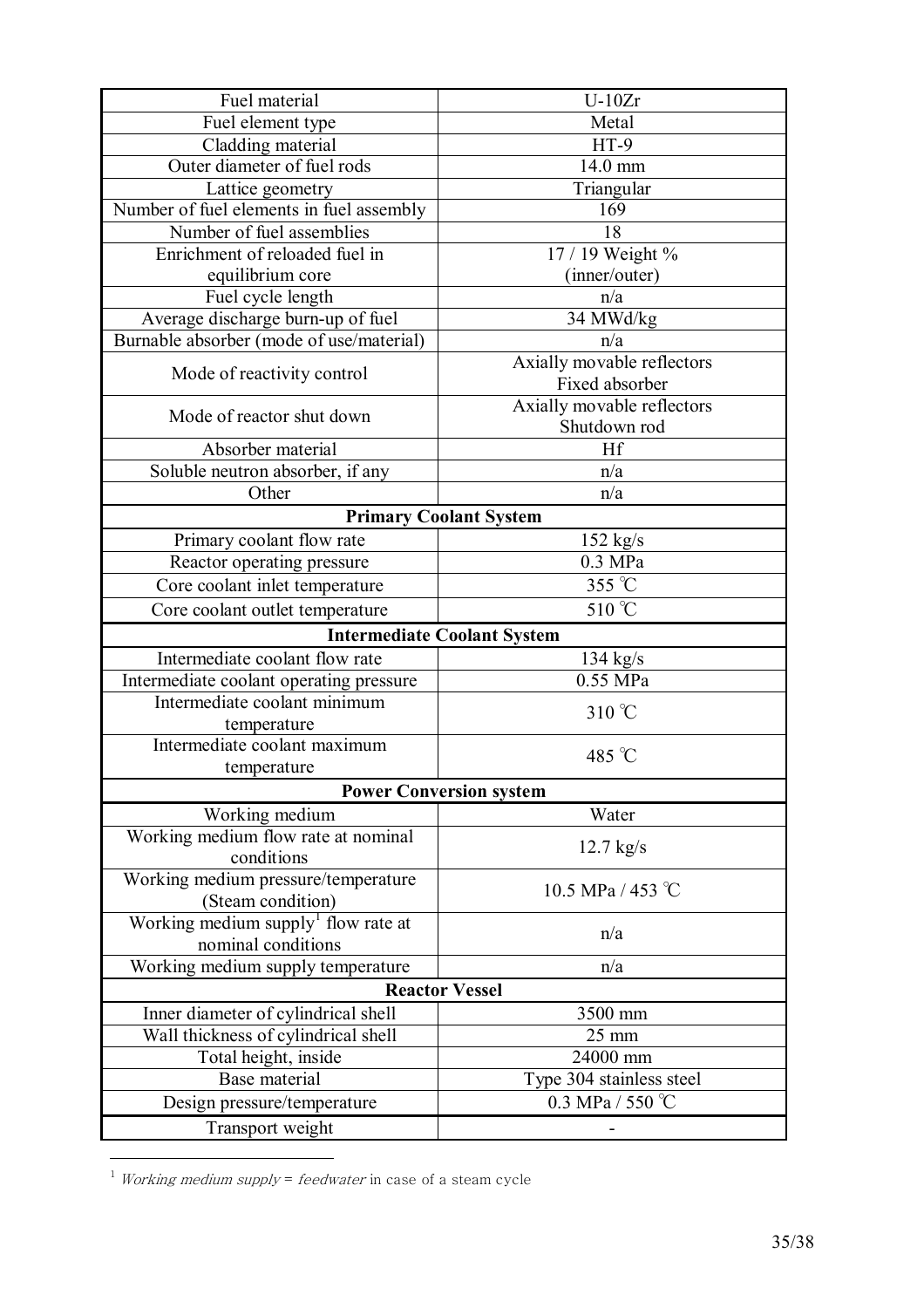| <b>Guard Vessel, if applicable</b>     |                                                               |  |
|----------------------------------------|---------------------------------------------------------------|--|
| Inner diameter of cylindrical shell    | 3650 mm                                                       |  |
| Wall thickness of cylindrical shell    | $20 \text{ mm}$                                               |  |
| Total height, inside                   | 22643 mm                                                      |  |
| Base material                          | 2 1/4Cr-1Mo                                                   |  |
| Design pressure/temperature            | $0.2MPa / 530^{\circ}C$                                       |  |
| Transport weight                       |                                                               |  |
|                                        | <b>Steam Generator or Heat Exchanger of the Power Circuit</b> |  |
| Type                                   | Once through type<br>Double wall tube helical coil            |  |
| Number                                 |                                                               |  |
| Mode of operation                      | Secondary coolant outside of the tubes                        |  |
| Total tube surface area                | $215 \text{ m}^2$                                             |  |
| (indicate – inside or outside)         |                                                               |  |
| Number of heat exchanger tubes         | 42                                                            |  |
| Tube outside diameter                  | 31.8 mm                                                       |  |
| Tube material                          | Modified 9Cr-1Mo                                              |  |
| Transport weight                       |                                                               |  |
|                                        | <b>Intermediate Heat Exchanger</b>                            |  |
| Type                                   | Shell-and-tube type                                           |  |
| Number                                 |                                                               |  |
| Mode of operation                      | Secondary coolant inside tubes                                |  |
| Total tube surface area                |                                                               |  |
| (indicate – inside or outside)         |                                                               |  |
| Number of heat exchanger tubes         | 1074                                                          |  |
| Tube outside diameter                  | 21.7 mm                                                       |  |
| Tube material                          |                                                               |  |
| Transport weight                       |                                                               |  |
| <b>Primary Circulation System</b>      |                                                               |  |
| Circulation Type                       | Forced                                                        |  |
| Pump type                              | Single stator type<br>Linear annular induction pump           |  |
| Number of Pumps                        |                                                               |  |
| Pump speed or Other characteristic     |                                                               |  |
| Head at rated conditions               | 10 <sub>m</sub>                                               |  |
| Flow at rated conditions               | $10.6 \text{ m}^3/\text{s}$                                   |  |
| <b>Intermediate Circulation System</b> |                                                               |  |
| Circulation Type                       | Forced                                                        |  |
| Pump type                              | Annular linear induction EM pump                              |  |
| Number of Pumps                        |                                                               |  |
| Pump speed or Other characteristic     |                                                               |  |
| Head at rated conditions               | 25 <sub>m</sub>                                               |  |
| Flow at rated conditions               | $9.\overline{3} \text{ m}^3/\text{s}$                         |  |
|                                        | <b>Circulation System of the Power Circuit</b>                |  |
| Circulation Type                       | Forced                                                        |  |
| Pump type                              | Turbo type                                                    |  |
| Number of Pumps                        | $\overline{2}$                                                |  |
| Pump speed or Other characteristic     |                                                               |  |
| Head at rated conditions               |                                                               |  |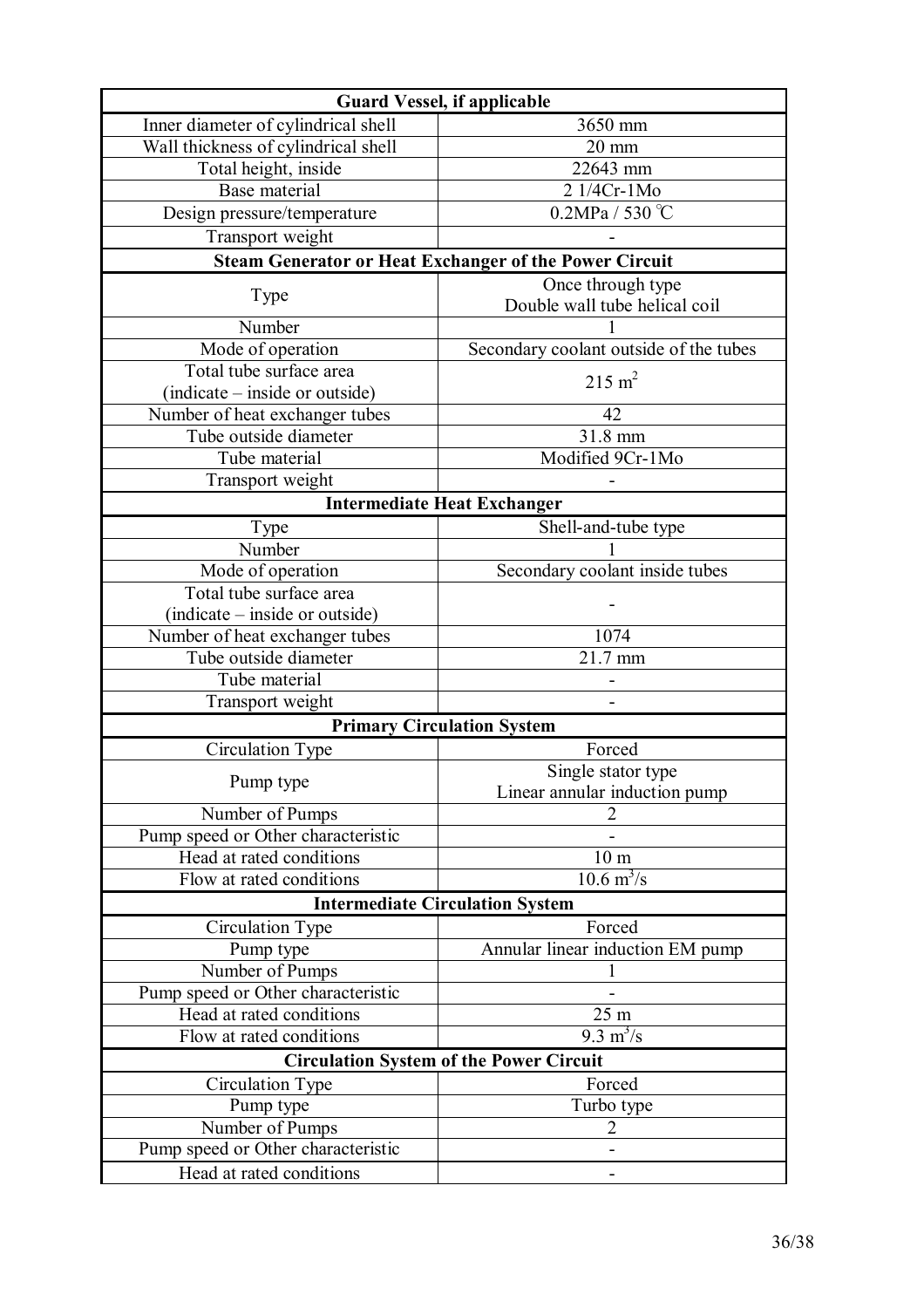| Flow at rated conditions                 |                                             |  |
|------------------------------------------|---------------------------------------------|--|
| Pressurizer, if applicable               |                                             |  |
| Type                                     | n/a                                         |  |
| Total volume                             | n/a                                         |  |
| Working medium volume: full power/zero   | n/a                                         |  |
| power                                    |                                             |  |
| Active devices used                      | n/a                                         |  |
|                                          | <b>Primary Containment</b>                  |  |
| Type                                     | Guard vessel / Top dome                     |  |
| Overall form (spherical/cylindrical)     | Cylindrical / Spherical                     |  |
| Dimensions (diameter)                    | 3.65 / 8.0 m                                |  |
| Design pressure/temperature              |                                             |  |
| Design leakage rate                      |                                             |  |
|                                          | <b>Secondary Containment, if applicable</b> |  |
| Type                                     | n/a                                         |  |
| Overall form (spherical/cylindrical)     | n/a                                         |  |
| Dimensions (diameter/height)             | n/a                                         |  |
| Design pressure/temperature              | n/a                                         |  |
| Design leakage rate                      | n/a                                         |  |
| Equipment and Systems located in the     |                                             |  |
| space between the primary and the        | n/a                                         |  |
| secondary containment                    |                                             |  |
|                                          | <b>Residual Heat Removal Systems</b>        |  |
| Active/passive systems                   | $RVACS - passive$                           |  |
|                                          | IRACS – passive, forced                     |  |
|                                          | Safety Injection systems, if applicable     |  |
| Active/passive systems                   |                                             |  |
|                                          | <b>Turbines</b>                             |  |
| Type of turbines                         | Single-casing type                          |  |
| Number of turbines                       |                                             |  |
| Number of turbine sections per unit      | $\mathbf{1}$                                |  |
| (e.g. HP/MP/LP)                          |                                             |  |
| Turbine speed                            | 3600 rpm                                    |  |
| HP turbine inlet pressure/temperature    | 10 MPa / 450 °C                             |  |
| <b>Generators</b>                        |                                             |  |
| Type                                     |                                             |  |
| Number                                   |                                             |  |
| Rated power                              | 11 MVA                                      |  |
| Active power                             | 10 MW                                       |  |
| Voltage                                  |                                             |  |
| Frequency                                | 60 Hz                                       |  |
| Total generator mass including exciter   |                                             |  |
|                                          | <b>Condensers</b>                           |  |
| Type                                     | Surface type                                |  |
| Condenser pressure                       | 8 kPa                                       |  |
|                                          | <b>Compressors, if applicable</b>           |  |
| Type                                     |                                             |  |
| Pressure before and after the compressor |                                             |  |